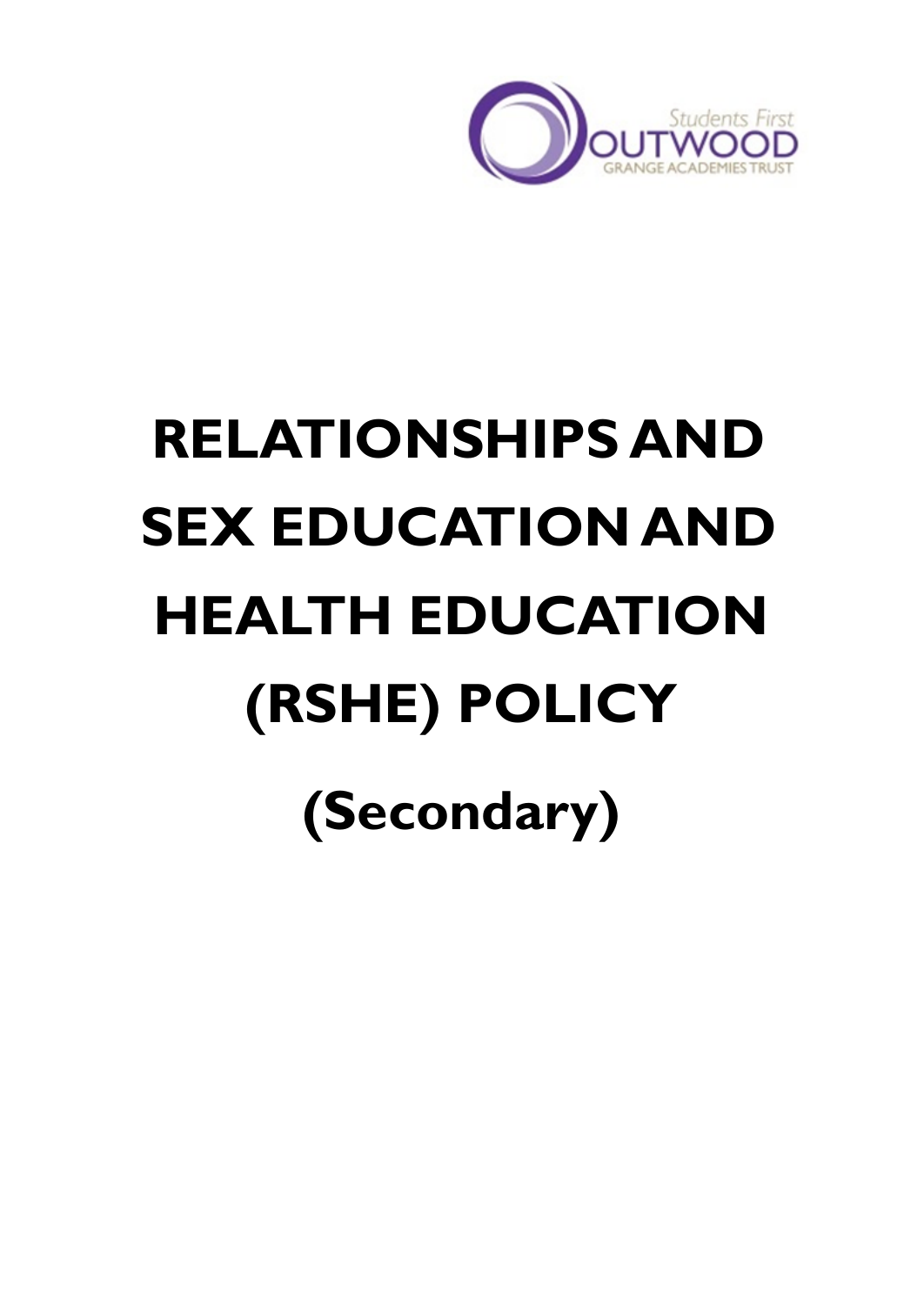| <b>Document Control Table</b> |          |                        |                                                                                                                             |                                                                                                                                                                                                                                        |
|-------------------------------|----------|------------------------|-----------------------------------------------------------------------------------------------------------------------------|----------------------------------------------------------------------------------------------------------------------------------------------------------------------------------------------------------------------------------------|
| Document title:               |          | Policy (Secondary)     | Relationships, Sex Education and Health Education                                                                           |                                                                                                                                                                                                                                        |
| Author (name & job title):    |          |                        | Julie Slater, Chief Executive Principal, Secondary<br>Lynn James, Executive Principal<br>Natalie Parkin, Head of Humanities |                                                                                                                                                                                                                                        |
| Version number:               |          | V <sub>3</sub>         |                                                                                                                             |                                                                                                                                                                                                                                        |
| Consultation period:          |          | 2021                   | Monday 8th February 2021 - Sunday 21st February                                                                             |                                                                                                                                                                                                                                        |
| Date updated:                 |          | 22 March 2022          |                                                                                                                             |                                                                                                                                                                                                                                        |
| Approved by:                  |          | OGAT Board in May 2022 |                                                                                                                             |                                                                                                                                                                                                                                        |
| Date of next review:          |          | <b>March 2023</b>      |                                                                                                                             |                                                                                                                                                                                                                                        |
| <b>Document History</b>       |          |                        |                                                                                                                             |                                                                                                                                                                                                                                        |
| Version                       | Date     |                        | Author                                                                                                                      | Note of revisions                                                                                                                                                                                                                      |
| VI                            | 18.11.21 | JS/LJ/NP               |                                                                                                                             | Policy revised in light of new DfE<br>requirements; replacing the previous<br>Relationships and Sexuality Education<br>(RSE) policy.<br>This version was used for parent/carer<br>Academy<br>Council<br>member<br>and<br>consultation. |
| V <sub>2</sub>                | 08.03.21 | JS                     |                                                                                                                             | In response to the parent/carer and<br>Academy Council member consultations,<br>the following revisions were made to the<br>policy:                                                                                                    |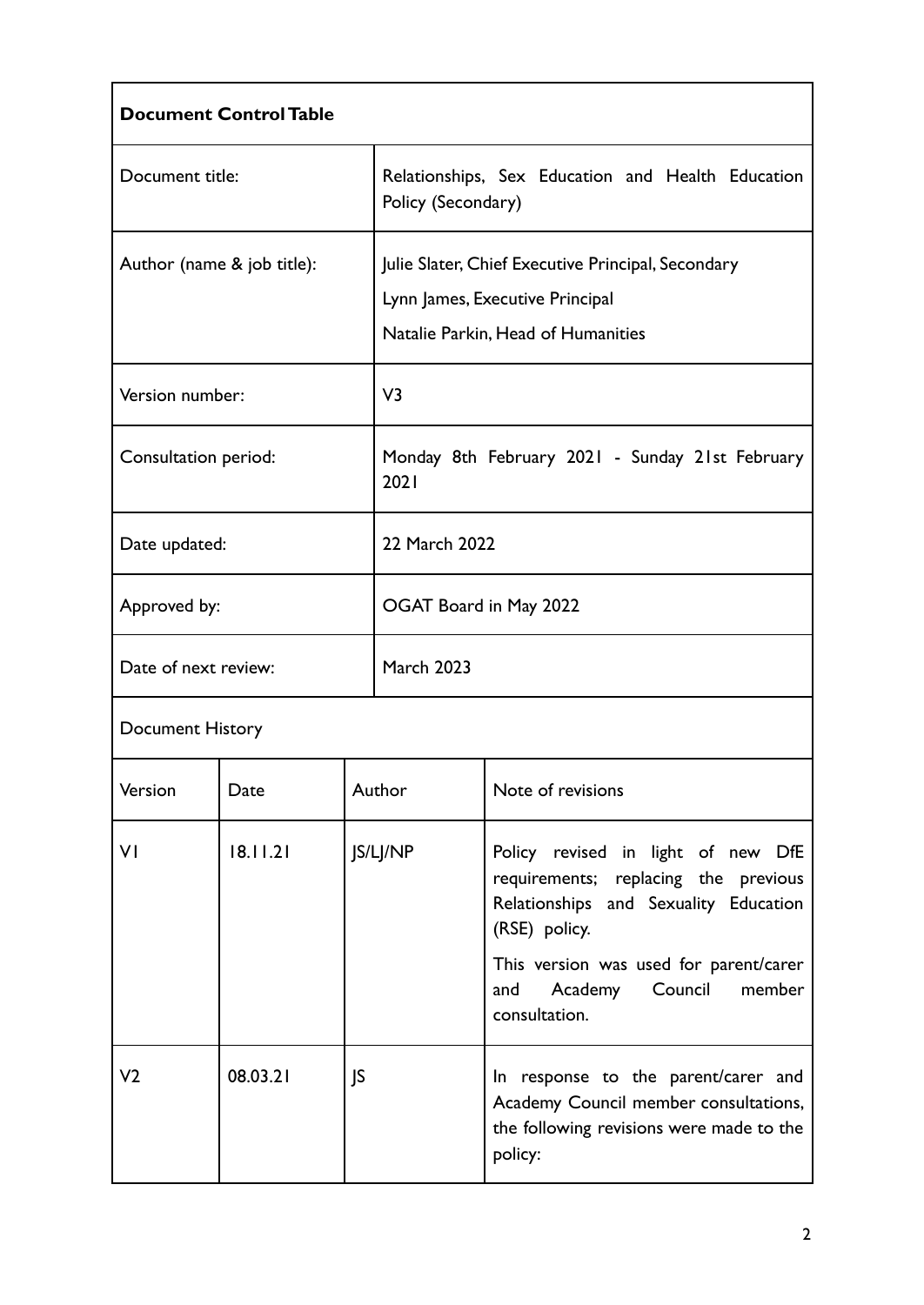|    |          |    | Deleted<br>statistics in<br>the<br>'Introduction' as the data was<br>historical.<br>Reinforced that Appendices 1 and<br>2 are DfE produced materials<br>regarding what should be taught<br>in the primary and secondary<br>phases. Source of DfE guidance<br>has been referenced.<br>Corrected typos. |
|----|----------|----|-------------------------------------------------------------------------------------------------------------------------------------------------------------------------------------------------------------------------------------------------------------------------------------------------------|
| V3 | 28.03.22 | NP | Policy reviewed and addition of guidance<br>about teaching the content during times<br>of religious observance such as Ramadan<br>included in to 'Learning environment and<br>expectations: Creating an<br>inclusive<br>classroom'                                                                    |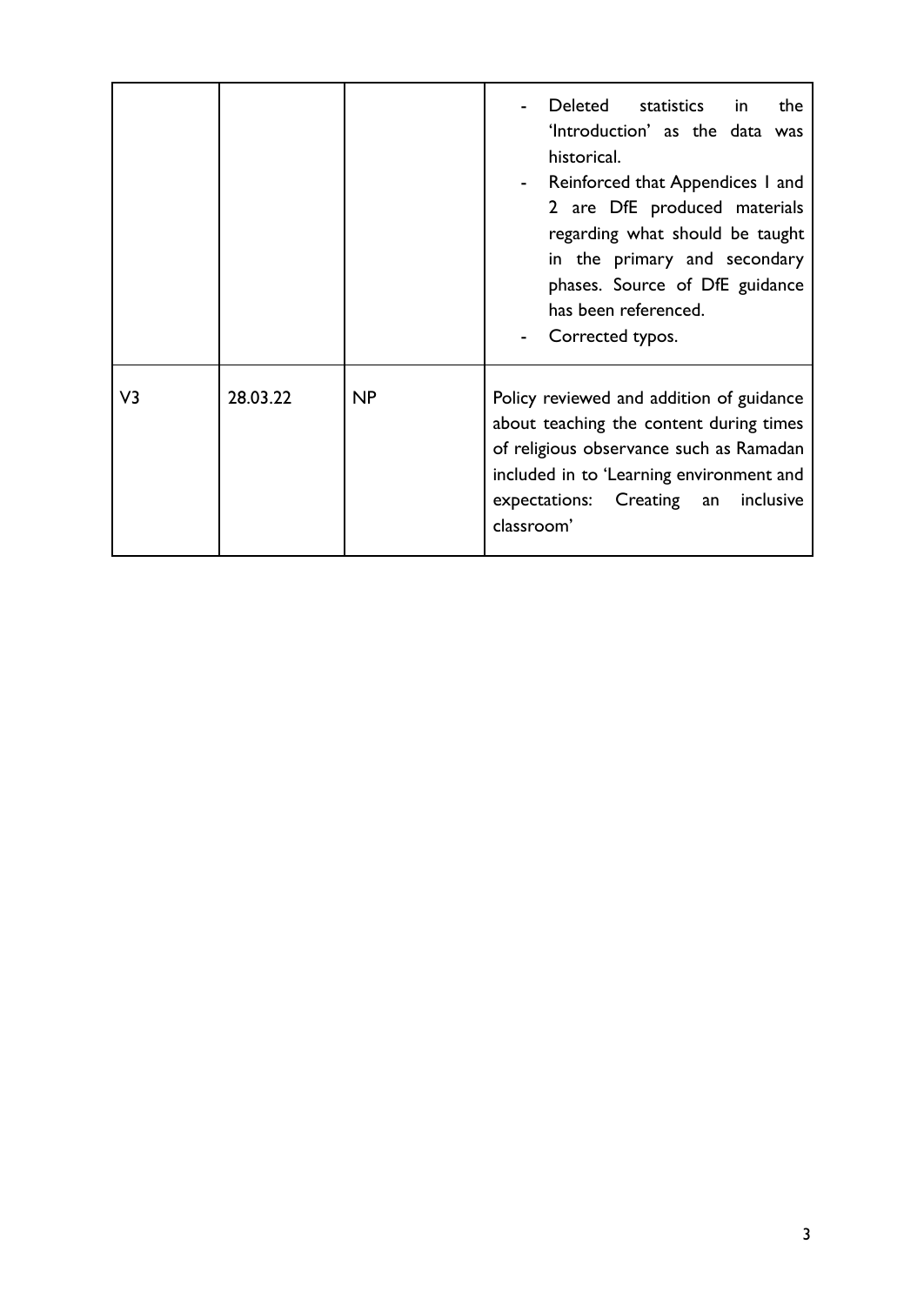#### **Introduction**

The Trust is aware that children and young people are growing up in an increasingly complex world and living their lives seamlessly on and offline. This presents many positive and exciting opportunities, but also challenges and risks. In this environment, children and young people need to know how to be safe and healthy, and how to manage their academic, personal and social lives in a positive way.

#### **Aims**

The Trust's policy for secondary academies will provide clear progression from what is taught in primary schools in Relationships Education and Health Education (Appendix 1). Our approach to Relationships and Sex Education and Health Education, consists of a comprehensive and developmental programme of teaching and learning, which is delivered in a context where the health and wellbeing of pupils and of the whole academy community are actively promoted.

The Relationships and Sex Education and Health Education programmes delivered by individual academies support students to develop the knowledge, understanding and skills they need to live confident, healthy, independent lives now and in the future, as individuals, parents/carers, workers and to function as responsible members of society.

Relationships and Sex Education and Health Education is embedded within the wider learning and experience offered by the academy to allow students to experience positive relationships with adults and each other while feeling valued, and ensures that those who are most vulnerable are identified and supported appropriately. Students engage with a wide range of activities and experiences across and beyond the academic curriculum, contributing fully to the life of their academy and community.

#### **Context, including national and local policy and legislation**

This policy supports a whole academy approach to Relationships and Sex Education and Health Education (RSHE) in the curriculum. It is consistent with current legislative frameworks and statutory guidance. The focus is on building on the knowledge gained in primary education and developing students knowledge and understanding of health, risks posed by drugs and alcohol and introducing knowledge about intimate relationships and sex. Alongside this, students learn about mental wellbeing, it's importance and how to seek help. Finally there is also a keen focus on developing students' knowledge and awareness of online safety and risks.

At Outwood Grange Academies Trust we believe that effective Relationships and Sex Education (RSE) is essential to enable young people to make responsible and well informed decisions about their lives. Relationships and Sex Education alongside all aspects of Health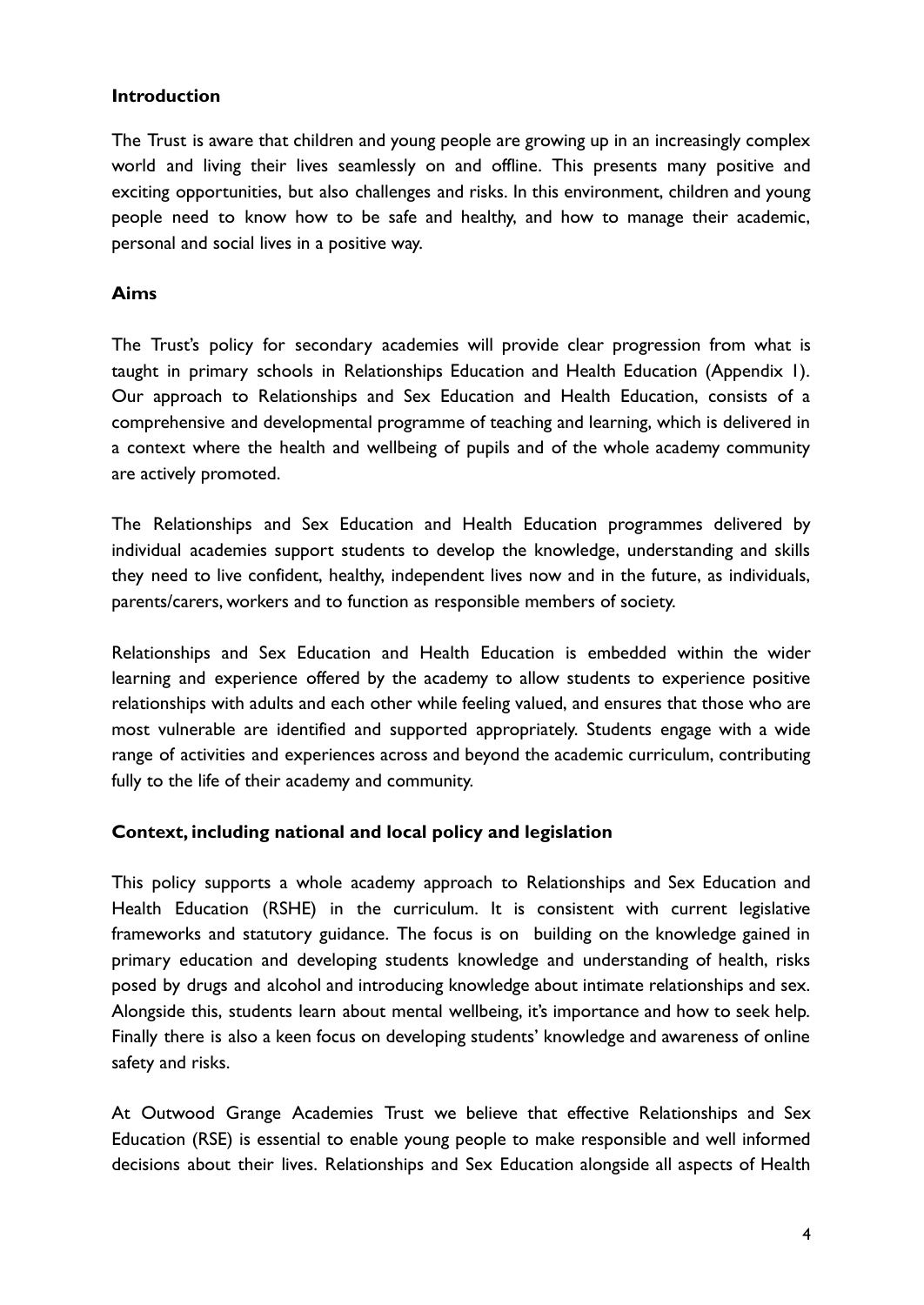Education should not be delivered in isolation, but instead should be firmly rooted within the curriculum of the whole academy and it's wider functions and life. This enables students to understand the vital role of this learning and reflects the Trust's desire to put Students First and raise standards and expectations for all.

The Relationships Education, Relationships and Sex Education and Health Education (England) Regulations 2019, made under sections 34 and 35 of the Children and Social Work Act 2017, make Relationships and Sex Education (RSE) compulsory for all pupils receiving secondary education. They also make Health Education compulsory in all schools except independent schools.<sup>1</sup>

# **National Curriculum**

The National Curriculum states that all schools must provide a curriculum that is broadly based, balanced and meets the needs of all pupils. It must also:

- Promote the spiritual, moral, cultural, mental and physical development of pupils at the school and of society, and
- Prepare pupils at the school for the opportunities, responsibilities and experiences of later life.

Relationships and Sex Education and Health Education complement several national curriculum subjects, and opportunities are identified to draw links between the subjects and integrate teaching where appropriate.

# **Programme Delivery**

All secondary Academies within the Trust will deliver the content set out in Appendix 2 in the context of a broad and balanced curriculum. Effective teaching will ensure that core knowledge is broken down into units of manageable size and communicated clearly to pupils, in a carefully sequenced way, within a planned programme of lessons. Teaching will include sufficient well-chosen opportunities and contexts for pupils to practise applying and embedding new knowledge so that it can be used skilfully and confidently in real life situations.

Each academy will tailor their provision to the needs of their students, individual programmes will vary, however examples of delivery may include;

- Tutor Groups and related pastoral programme
- Assemblies

<sup>1</sup> Relationships Education, [Relationships](https://assets.publishing.service.gov.uk/government/uploads/system/uploads/attachment_data/file/908013/Relationships_Education__Relationships_and_Sex_Education__RSE__and_Health_Education.pdf) and Sex Education (RSE) and Health Education. Statutory guidance for governing bodies, proprietors, head teachers, principals, senior leadership teams, teachers, Department for [Education,](https://assets.publishing.service.gov.uk/government/uploads/system/uploads/attachment_data/file/908013/Relationships_Education__Relationships_and_Sex_Education__RSE__and_Health_Education.pdf) June 2019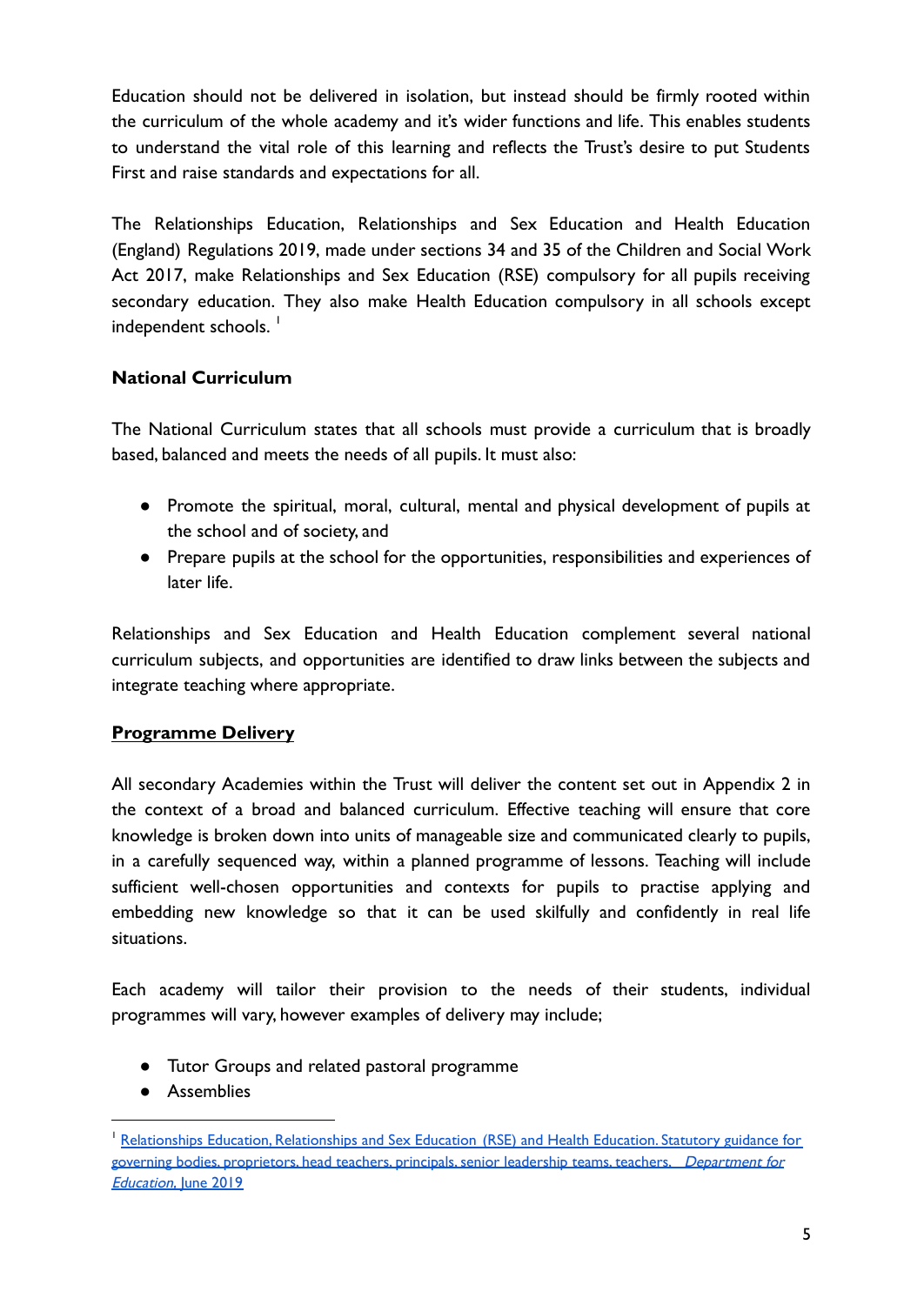- Life / RE lessons
- Whole academy focuses or initiatives
- Small group sessions
- External speakers, dramas and agencies
- Interactive workshops
- Health care professionals
- Other curriculum delivery such as; science, RE, ICT and food technology etc.

#### **Learning environment and expectations: Creating an inclusive classroom**

Teachers are careful to ensure their personal beliefs and attitudes do not influence the teaching of Relationships and Sex Education and Health Education and to ensure students receive factual, unbiased information.

Relationships and Sex Education and Health Education addresses topics which some students may find uncomfortable, therefore it is key that students are mindful of the things that they say and the impact that their words may have on others. They will have opportunities to develop this skill along with the ability to communicate in a mature and thoughtful manner and listen carefully and without judgement to others. Teachers will actively promote the use of caution before talking and remind students frequently of the impact their words may have on others.

To ensure students feel comfortable in learning, staff will create a safe and structured environment to minimise the chance of feeling embarrassed or anxious about content covered. This is further supported by teachers building effective and mutually respectful relationships with students and our Behaviour Policy, which promotes the development of students to 'Be safe, Be respectful and Be responsible'. Staff delivering RSHE will be supported with guidance and access to relevant training and shared resources. The culmination of these strategies means that there is a reduction in the possibility of inappropriate behaviour which could make other students feel uncomfortable and therefore negatively impact their learning, along with a reduction in the possibility of sharing inappropriate personal information. Where this does happen, all discourses are dealt with in line with our Safeguarding policy.

We recognise that an interactive approach to Relationships and Sex Educaiton and Health Education will support the holistic development of our students and engage them in learning. We also recognise the vital importance of ensuring that signposting where help and support can be sought by students to ensure their safety and development.

We acknowledge that students and staff may take part in times of religious observance which may impact on how fully they feel they can engage with some of this learning. Schools should regularly consider the religious and cultural diversity in their school community and adapt their delivery accordingly. For example it could beneficial to consider the placement of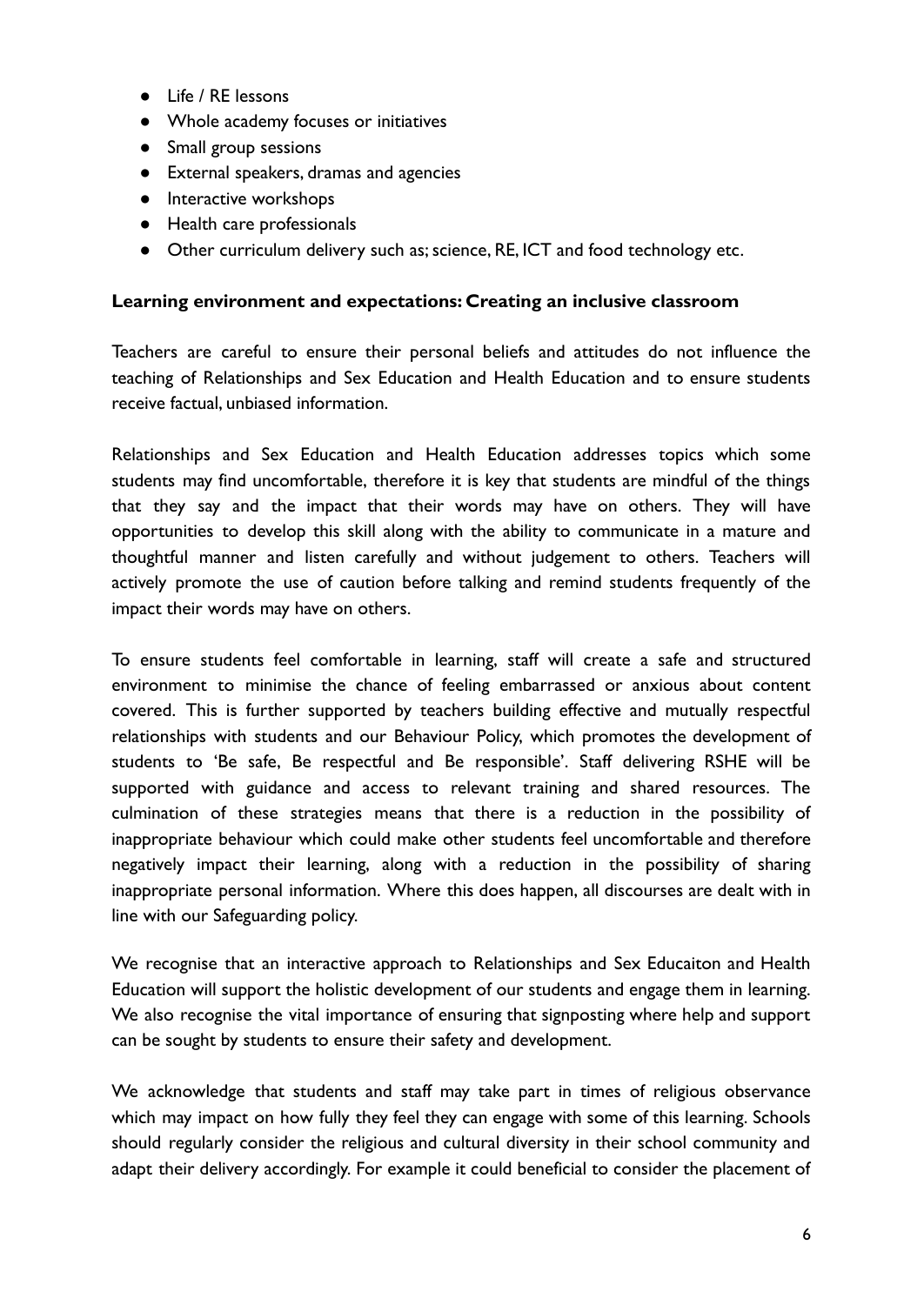'Intimate and sexual relationships, including sexual health' in the curiculum and change the time of delivery of this so as to not conflict with the month of Ramadan.

### **Safeguarding and Child Protection**

The nature of Relationships and Sex Education and Health Education means that pupils may disclose personal information that teachers will respond to appropriately. The classroom is never a confidential place to talk and students will be reminded of this. Students will also be reminded that lessons are not a place to discuss their personal experiences and issues, or to ask others to do so. Any visitor to the academy delivering RSHE will be bound by the Trust's policy on confidentiality, regardless of whether they have, or their organisation has, a different policy (unless the organisation's policy matches the expectations of our own). We will make sure visitors delivering RSHE are aware of this, and make sure there are enough opportunities for pupils to access confidential support if they need it.

Any information disclosed to a teacher, member of staff or other responsible adult, which causes concern about the student's safety, will be communicated to the Designated Safeguarding Lead as soon as possible, in line with our Safeguarding and Child Protection policy. Relationships and Sex Education and Health Education plays a very important part in fulfilling the statutory duties all schools have to meet and this RSHE policy is closely aligned to the school's safeguarding policy.

## **Answering questions**

We acknowledge that sensitive and potentially difficult issues will arise in Relationships and Sex Education and Health Education as students will naturally share information and seek answers. When spontaneous discussion arises, it is guided to support both the effective and safe discussion of issues and also to protect vulnerable students and those who feel uncomfortable. Teachers aim to answer questions arising during contact time, and where these go beyond teacher knowledge we acknowledge the importance of accurate information for students, and so may seek further guidance and support ourselves before answering. Teachers will never answer questions of a personal nature, nor give opinions or biased information. Questions will always be answered with age appropriate information and where there is concern about what is age appropriate teachers will seek further guidance from their PSHE lead/ Designated Safeguarding Leads. Questions may be referred to parents/carers if it is not appropriate to answer them in school or if they raise concerns. Where a question or comment from a student indicates the possibility of abuse or risk of harm, teachers will pass this information to the Designated Safeguarding Lead in line with school policy and procedures.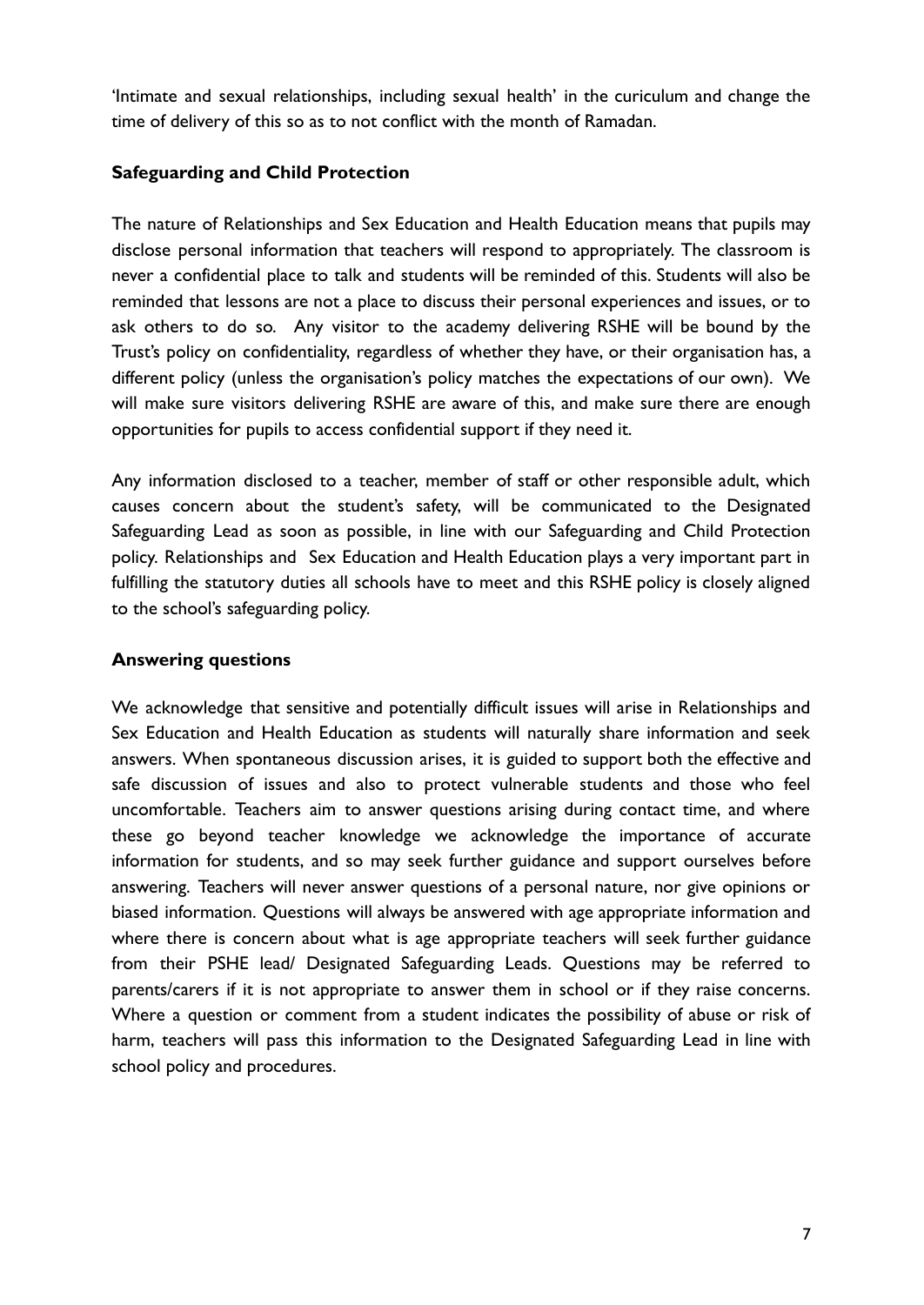#### **Working with visitors and other external agencies**

Primarily, lessons will be delivered by academy teachers who know students best, and who have developed strong relationships as well as being aware of individual needs. However, when appropriate, we may use visitors from external agencies or members of the community to support the delivery of Relationships and Sex Education and Health Education. When visitors are used to support the programme, the academy's policy on the use of visitors will be used. A member of academy staff will be present throughout these sessions. Visitors will be given a copy of this policy, and any other relevant policies, and expected to comply with the guidelines outlined within it.

Schools are responsible for ensuring that speakers, tools and resources do not undermine the fundamental British values of democracy, the rule of law, individual liberty, and mutual respect and tolerance of those with different faiths and beliefs.

Before involving visitors in any aspect of Relationships and Sex Education and Health Education, the academy will ensure that:

- the visitor understands the academy's confidentiality policy, values and approach to the educational programme
- there is appropriate planning, preparatory and follow up work for the sessions
- the visitor understands the emotional, intellectual, cultural, religious, social and ability level of the students involved, including where there may be a specific issue relating to child protection

#### **Inclusion and equal opportunities**

All students, whatever their experience, background and identity, are entitled to quality Relationships and Sex Education and Health Education that builds their confidence, a positive sense of self, and knowledge to stay healthy. All classes include pupils with different abilities and aptitudes, experiences and religious/cultural backgrounds, gender and sexual identities. To encourage students to participate in delivery, teachers will ensure content, approach, and use of inclusive language reflects the diversity of the academy community and wider world, and helps each and every student to feel valued and included in the classroom.

Care and guidance underpins all aspects of our inclusive provision assisting our students to enjoy their education, feel valued and develop both academically and personally. Should students experience barriers to their learning be they academic, physical, emotional or social we promptly intervene to support their access to this curriculum and its enjoyment.

Relationships and Sex Education and Health Education is an important vehicle for addressing both multicultural and gender issues and ensuring equal opportunities for all.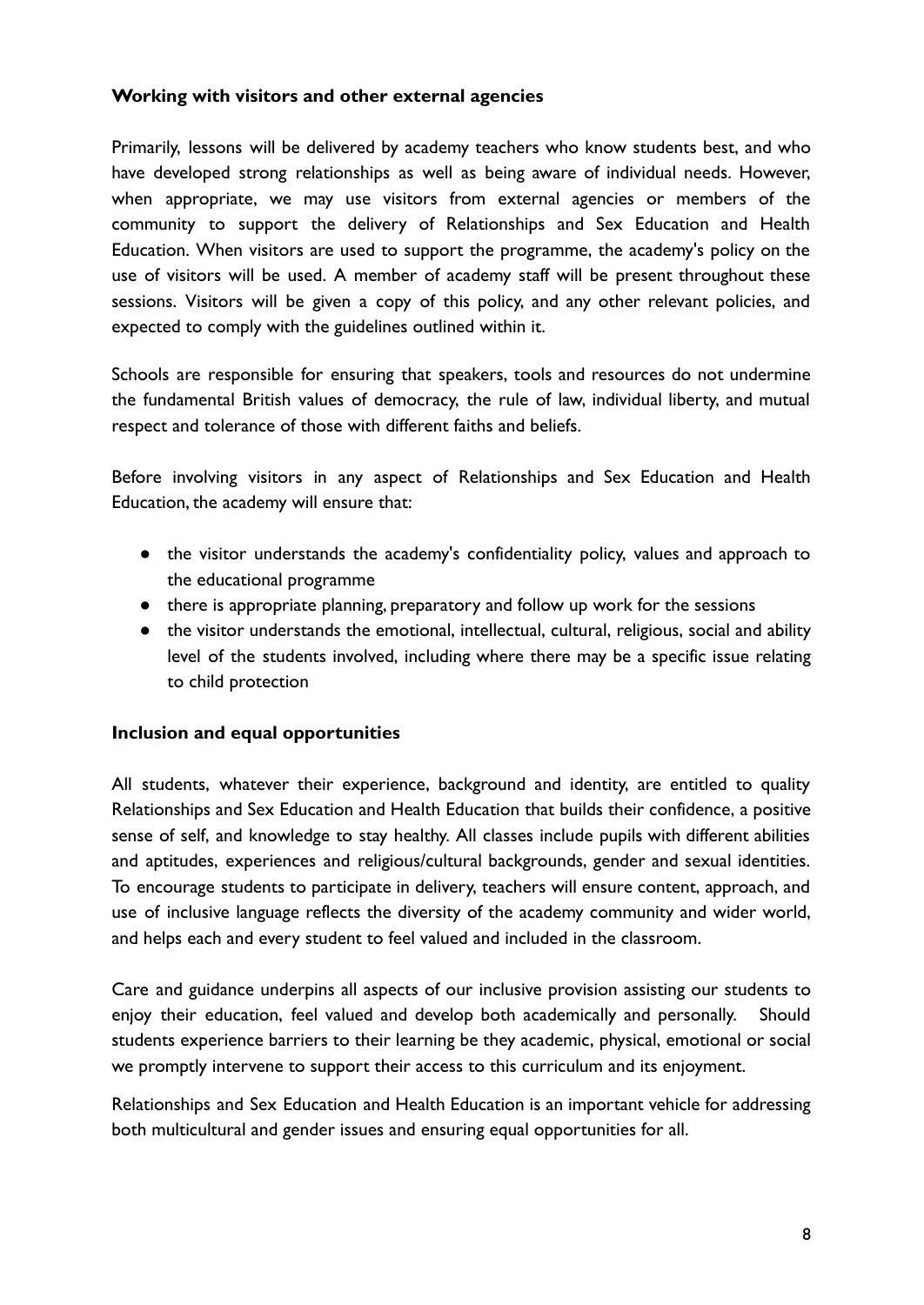#### **Pupils with special educational needs and disabilities (SEND)**

Relationships and Sex Education and Health Education will be accessible for all pupils. High quality teaching is differentiated and personalised, this is the starting point to ensure accessibility for all pupils. Academies will also be mindful of preparing pupils for adulthood outcomes as set out in the SEND code of practice, when preparing these subjects for pupils with SEND. The Trust is aware that some pupils are more vulnerable to exploitation, bullying and other issues due to the nature of their SEND. Relationships and Sex Education and Health Education can also be a priority for some pupils, for example some with Social, Emotional and Mental Health Needs or learning disabilities. For some pupils there may be a need to tailor content and delivery to their individual needs, and may be achieved through other methods of delivery such as small group work or external providers.

# **LGBTQ+**

As a Trust we recognise the importance of an inclusive curriculum for Relationships and Sex Education and Health Education and the need to appropriately meet the needs of all students equally and with respect. In The Equality Act 2010 sexual orientation and gender reassignment are amongst protected characteristics. It is unlawful to discriminate against someone because of their sex, race, disability, religion or belief, sexual orientation or gender reassignment or because they are associated with someone of protected characteristics.

The delivery of this content is fully integrated within the Relationships and Sex Education and Health Education programme through methods such as the use of a range of gender terms and relationship make ups used in content. Academies may also choose to deliver supporting content such as the history of LGBTQ+ rights in a way which is relevant to the needs of their students.

# **Parents/Carers**

The academy recognises the key role that parents/carers fulfil in supporting their children through their personal development and the emotional and physical aspects of becoming young adults. Therefore, we seek to work in partnership with parents/carers when planning and delivering Relationships and Sex Education and Health Education. We will keep parents/carers informed about all aspects of this curriculum and provide access to resources and information being used in class and do everything to ensure that parents/carers are comfortable with the education provided to their children in the academy.

#### **The Right to Withdraw**

While we recognise the vital importance of the content delivered through Relationships and Sex Education and Health Education, we also recognise the parental right to request that their child be withdrawn from some or all aspects of the delivery of Sex Education. The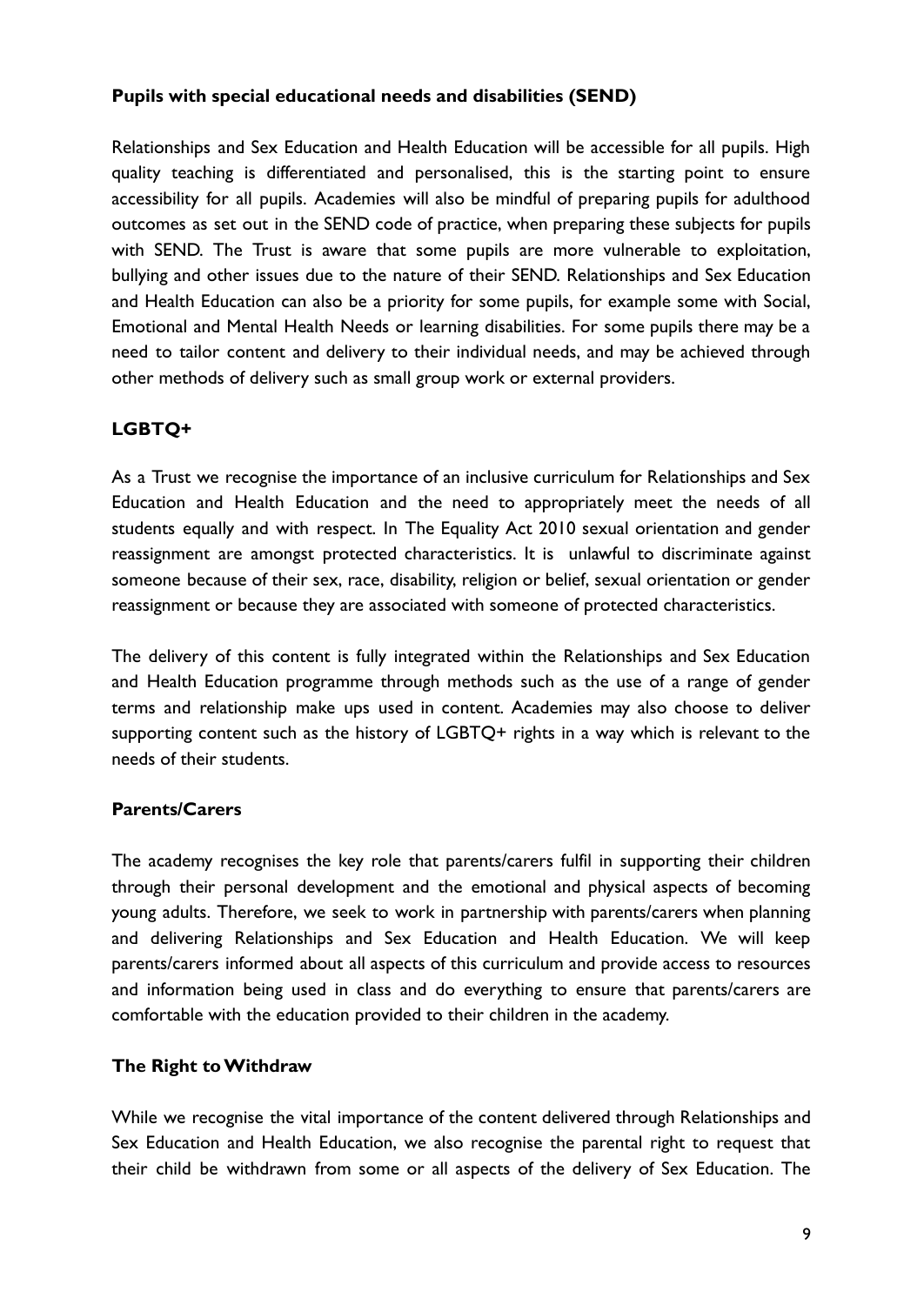remaining content covered through Relationships Education and Health Education remains statutory and therefore there is no right to withdraw from this provision.

Any parent wishing to discuss the withdrawal of their child from Sex Education should contact their academy directly. The Principal will invite parents for a detailed discussion about the curriculum develiered in Sex Education and to ensure they understand the nature and purpose of such delivery, along with the possible impact this withdrawal may have on the social and emotional wellbeing of their child, and the likelihood they will hear what has been covered from peers, and that this opens up the possibility of inaccurate information.

Where a parent makes the decision to remove their child from Sex Educaiton and this is granted the academy will ensure that during this curriculum time the student receives appropriate education.

Once a student is within three terms of turning 16 they have the right to ask to take part in Sex Education rather than being withdrawn. If they have already missed Sex Education provided earlier in the academy curriculum the academy will make arrangements to provide the child with Sex Education.

### **Links to other policies**

This policy should be read in conjunction with the following Trust/Academy policies:

- Child Safeguarding Policy
- Equality and Diversity Policy
- E-Safety Policy
- **SEND Policy**
- Anti-bullying Policy
- Health & Safety
- Alcohol, Tobacco and Drugs Policy

This policy also links to wider aspects of our curriculum such as the teaching of tolerance and acceptance through Fundamental British Values and citizenship etc.

#### **Further Information**

#### **Development of this policy**

This policy has been produced collaboratively across the Trust, including leaders, teachers and parents. It has been created to fulfill all aspects of the DfE Relationships and Sex Education and Health Education guidance. Parents and carers have been consulted about the policy and given time to provide feedback to the Trust about the policy and its delivery. This feedback has been considered and adaptations made to the policy where relevant.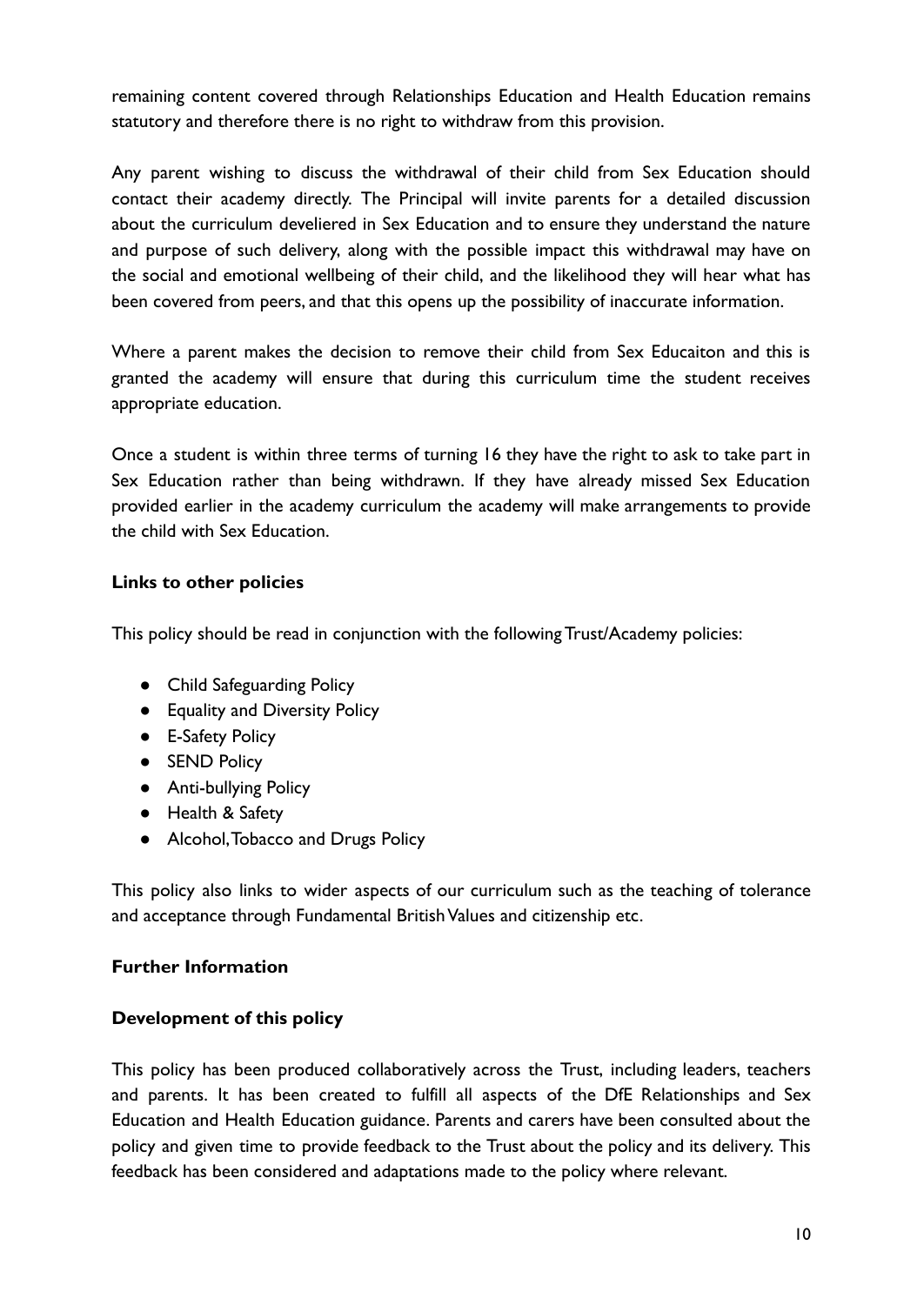# **Complaints**

Parents/carers who have complaints or concerns regarding the Relationships and Sex Education and Health Education provision should contact the academy to discuss their concerns and if necessary, follow the academy complaints procedure.

## **Location and dissemination**

This policy document is freely available on request to the whole school community. A copy of the policy can be found on the school website. A physical copy of the policy is available from the academy office.

# **Equality Impact Statement**

All of our academies are committed to advancing and achieving equality of opportunity for all students, parents /carers / associated persons, staff, governors and visitors.We believe that all people are of equal value and are entitled to equality of opportunity and that our diversity enriches our community.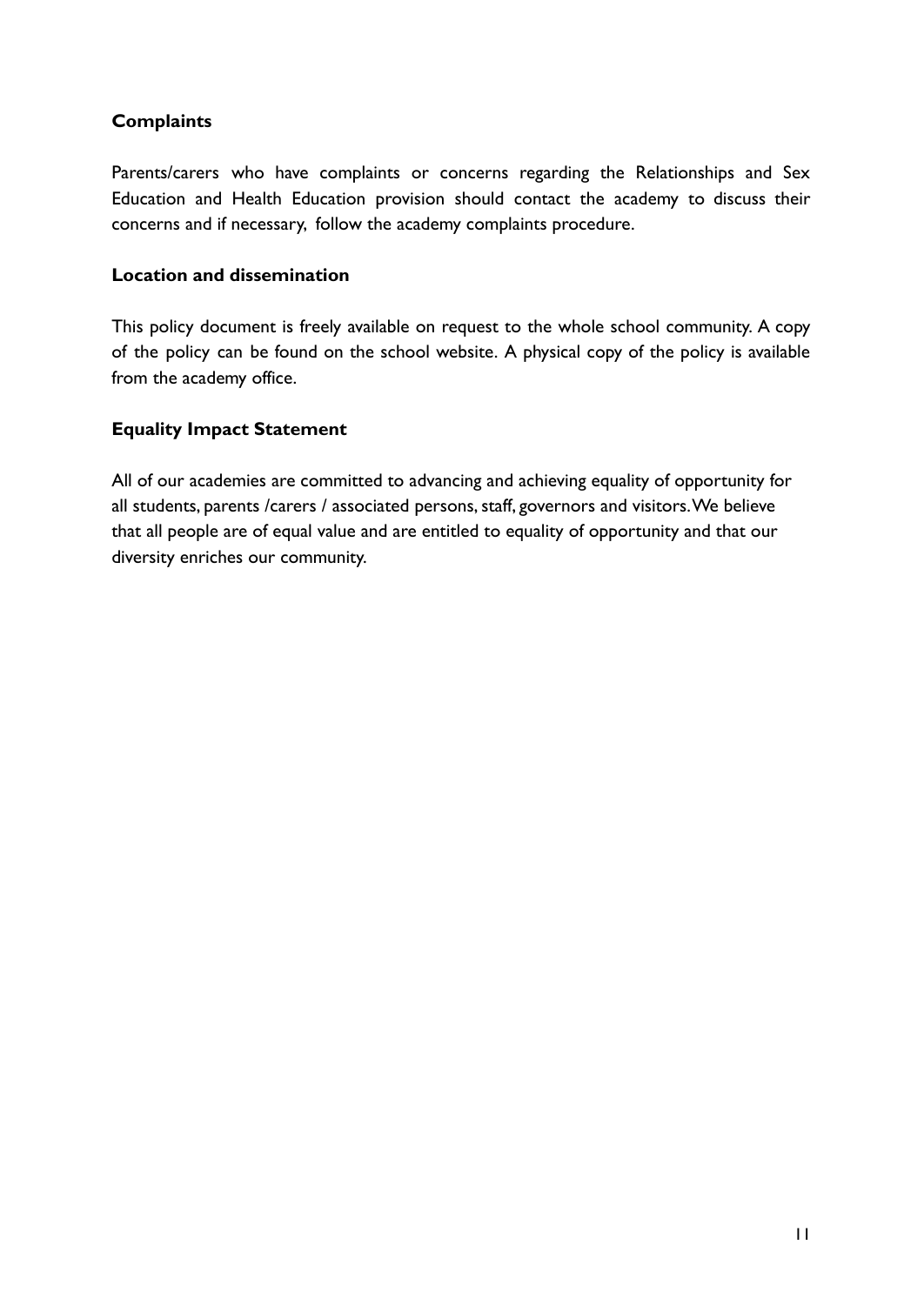# **Relationships and Sex Education Content (Primary)<sup>2</sup> Appendix 1**

By the end of primary school pupils:

| <b>Families and people</b><br>who care for me | Pupils should know:<br>• that families are important for children growing up because<br>they can give love, security and stability.<br>• the characteristics of healthy family life, commitment to<br>each other, including in times of difficulty, protection and care<br>for children and other family members, the importance of<br>spending time together and sharing each other's lives.<br>• that others' families, either in school or in the wider world,<br>sometimes look different from their family, but that they<br>should respect those differences and know that other<br>children's families are also characterised by love and care.<br>• that stable, caring relationships, which may be of different<br>types, are at the heart of happy families, and are important for<br>children's security as they grow up.<br>• that marriage represents a formal and legally recognised<br>commitment of two people to each other which is intended<br>to be lifelong.<br>• how to recognise if family relationships are making them feel<br>unhappy or unsafe, and how to seek help or advice from<br>others if needed. |
|-----------------------------------------------|-------------------------------------------------------------------------------------------------------------------------------------------------------------------------------------------------------------------------------------------------------------------------------------------------------------------------------------------------------------------------------------------------------------------------------------------------------------------------------------------------------------------------------------------------------------------------------------------------------------------------------------------------------------------------------------------------------------------------------------------------------------------------------------------------------------------------------------------------------------------------------------------------------------------------------------------------------------------------------------------------------------------------------------------------------------------------------------------------------------------------------------|
| <b>Caring friendships</b>                     | Pupils should know:<br>• how important friendships are in making us feel happy and<br>secure, and how people choose and make friends.<br>• the characteristics of friendships, including mutual respect,<br>truthfulness, trustworthiness, loyalty, kindness, generosity,<br>trust, sharing interests and experiences and support with<br>problems and difficulties.<br>• that healthy friendships are positive and welcoming towards<br>others, and do not make others feel lonely or excluded.<br>• that most friendships have ups and downs, and that these<br>can often be worked through so that the friendship is<br>repaired or even strengthened, and that resorting to violence<br>is never right.<br>• how to recognise who to trust and who not to trust, how<br>to judge when a friendship is making them feel unhappy or                                                                                                                                                                                                                                                                                               |

<sup>&</sup>lt;sup>2</sup> [Relationships](https://assets.publishing.service.gov.uk/government/uploads/system/uploads/attachment_data/file/908013/Relationships_Education__Relationships_and_Sex_Education__RSE__and_Health_Education.pdf) Education, Relationships and Sex Education (RSE) and Health Education. Statutory guidance for governing bodies, proprietors, head teachers, principals, senior leadership teams, teachers, Department for **[Education,](https://assets.publishing.service.gov.uk/government/uploads/system/uploads/attachment_data/file/908013/Relationships_Education__Relationships_and_Sex_Education__RSE__and_Health_Education.pdf) June 2019**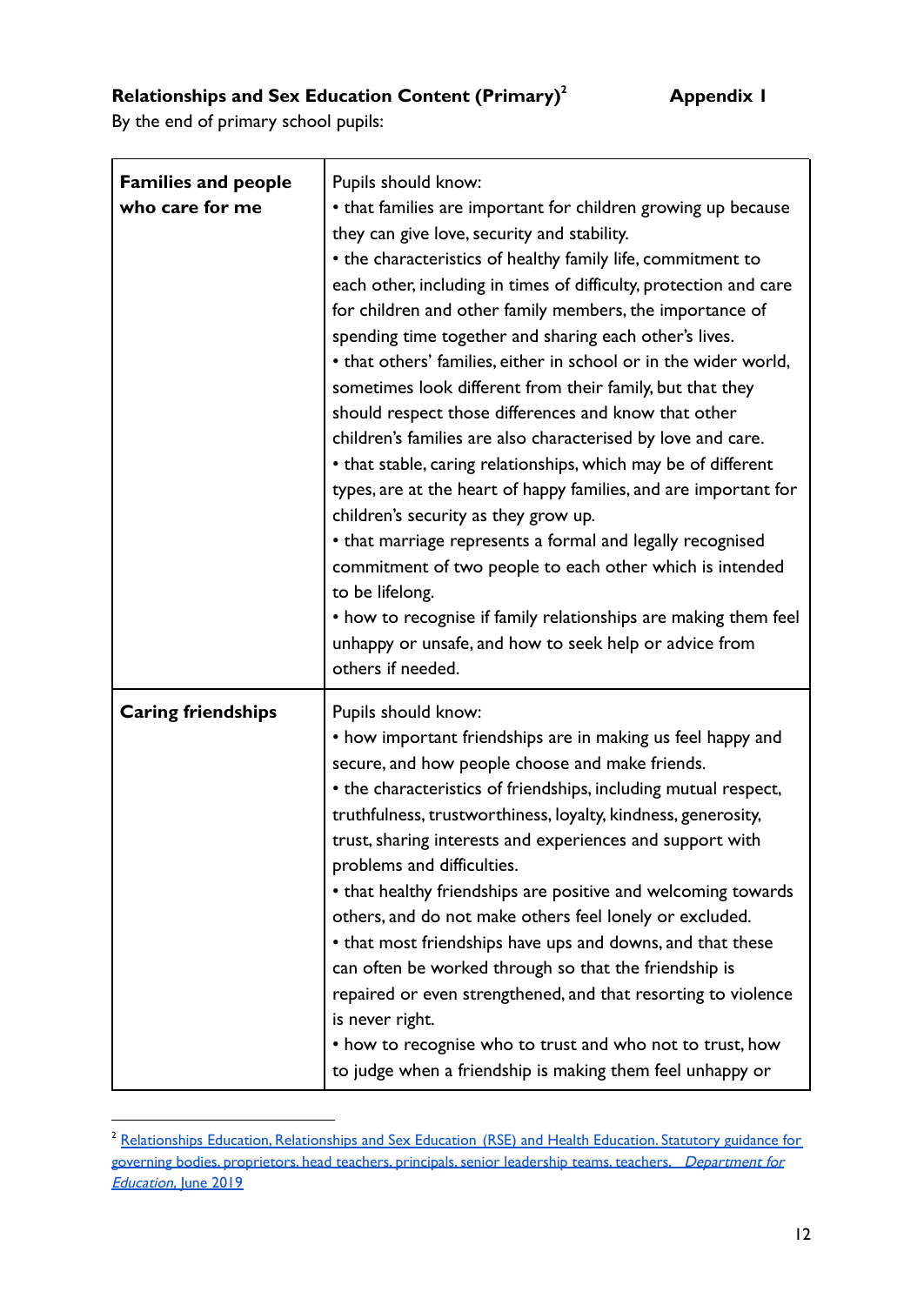|                                    | uncomfortable, managing conflict, how to manage these<br>situations and how to seek help or advice from others, if<br>needed.                                                                                                                                                                                                                                                                                                                                                                                                                                                                                                                                                                                                                                                                                                                                                                                                                                                                                                                                                                                                 |
|------------------------------------|-------------------------------------------------------------------------------------------------------------------------------------------------------------------------------------------------------------------------------------------------------------------------------------------------------------------------------------------------------------------------------------------------------------------------------------------------------------------------------------------------------------------------------------------------------------------------------------------------------------------------------------------------------------------------------------------------------------------------------------------------------------------------------------------------------------------------------------------------------------------------------------------------------------------------------------------------------------------------------------------------------------------------------------------------------------------------------------------------------------------------------|
| <b>Respectful</b><br>relationships | Pupils should know:<br>• the importance of respecting others, even when they are<br>very different from them (for example, physically, in character,<br>personality or backgrounds), or make different choices or<br>have different preferences or beliefs.<br>• practical steps they can take in a range of different contexts<br>to improve or support respectful relationships.<br>• the conventions of courtesy and manners.<br>• the importance of self-respect and how this links to their<br>own happiness.<br>• that in school and in wider society they can expect to be<br>treated with respect by others, and that in turn they should<br>show due respect to others, including those in positions of<br>authority.about different types of bullying (including<br>cyberbullying), the impact of bullying, responsibilities of<br>bystanders (primarily reporting bullying to an adult) and how<br>to get help.<br>• what a stereotype is, and how stereotypes can be unfair,<br>negative or destructive.<br>• the importance of permission-seeking and giving in<br>relationships with friends, peers and adults. |
| <b>Online relationships</b>        | Pupils should know:<br>• that people sometimes behave differently online, including<br>by pretending to be someone they are not.<br>• that the same principles apply to online relationships as to<br>face-to-face relationships, including the importance of respect<br>for others online including when we are anonymous.<br>• the rules and principles for keeping safe online, how to<br>recognise risks, harmful content and contact, and how to<br>report them.<br>• how to critically consider their online friendships and<br>sources of information including awareness of the risks<br>associated with people they have never met.<br>• how information and data is shared and used online.                                                                                                                                                                                                                                                                                                                                                                                                                         |
| <b>Being safe</b>                  | Pupils should know:<br>• what sorts of boundaries are appropriate in friendships with<br>peers and others (including in a digital context).                                                                                                                                                                                                                                                                                                                                                                                                                                                                                                                                                                                                                                                                                                                                                                                                                                                                                                                                                                                   |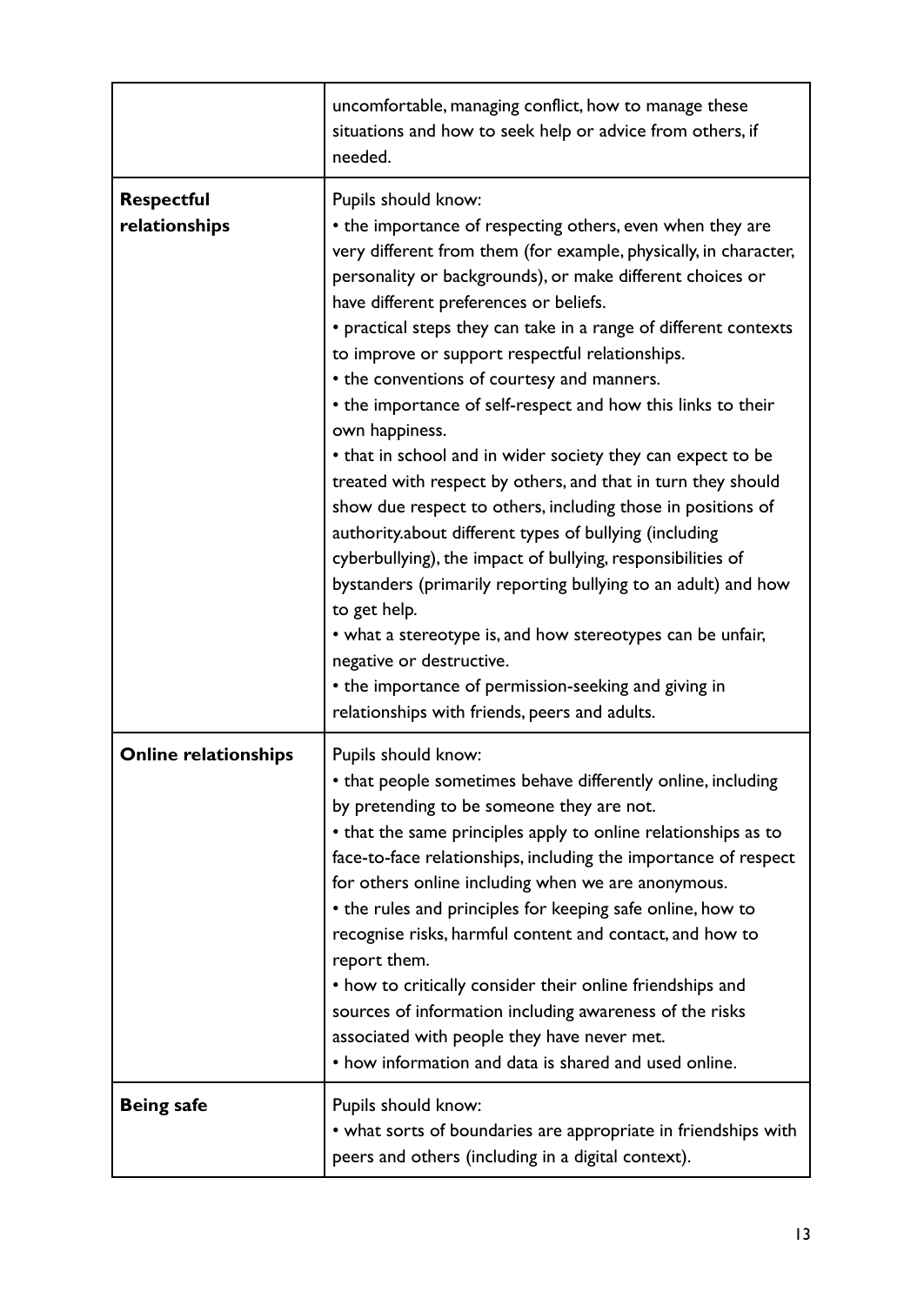# **Physical health and mental wellbeing (Primary)**

| <b>Mental wellbeing</b> | Pupils should know:<br>• that mental wellbeing is a normal part of daily life, in the<br>same way as physical health.<br>• that there is a normal range of emotions (e.g. happiness,<br>sadness, anger, fear, surprise, nervousness) and scale of                                                                                                                                                                                                                                                                        |
|-------------------------|--------------------------------------------------------------------------------------------------------------------------------------------------------------------------------------------------------------------------------------------------------------------------------------------------------------------------------------------------------------------------------------------------------------------------------------------------------------------------------------------------------------------------|
|                         | emotions that all humans experience in relation to different<br>experiences and situations.how to recognise and talk about<br>their emotions, including having a varied vocabulary of words<br>to use when talking about their own and others' feelings.<br>• how to judge whether what they are feeling and how they<br>are behaving is appropriate and proportionate.<br>• the benefits of physical exercise, time outdoors, community<br>participation, voluntary and service-based activity on mental                |
|                         | wellbeing and happiness.<br>• simple self-care techniques, including the importance of rest,<br>time spent with friends and family and the benefits of hobbies<br>and interests.<br>• isolation and loneliness can affect children and that it is very<br>important for children to discuss their feelings with an adult<br>and seek support.<br>• that bullying (including cyberbullying) has a negative and<br>often lasting impact on mental wellbeing.<br>• where and how to seek support (including recognising the |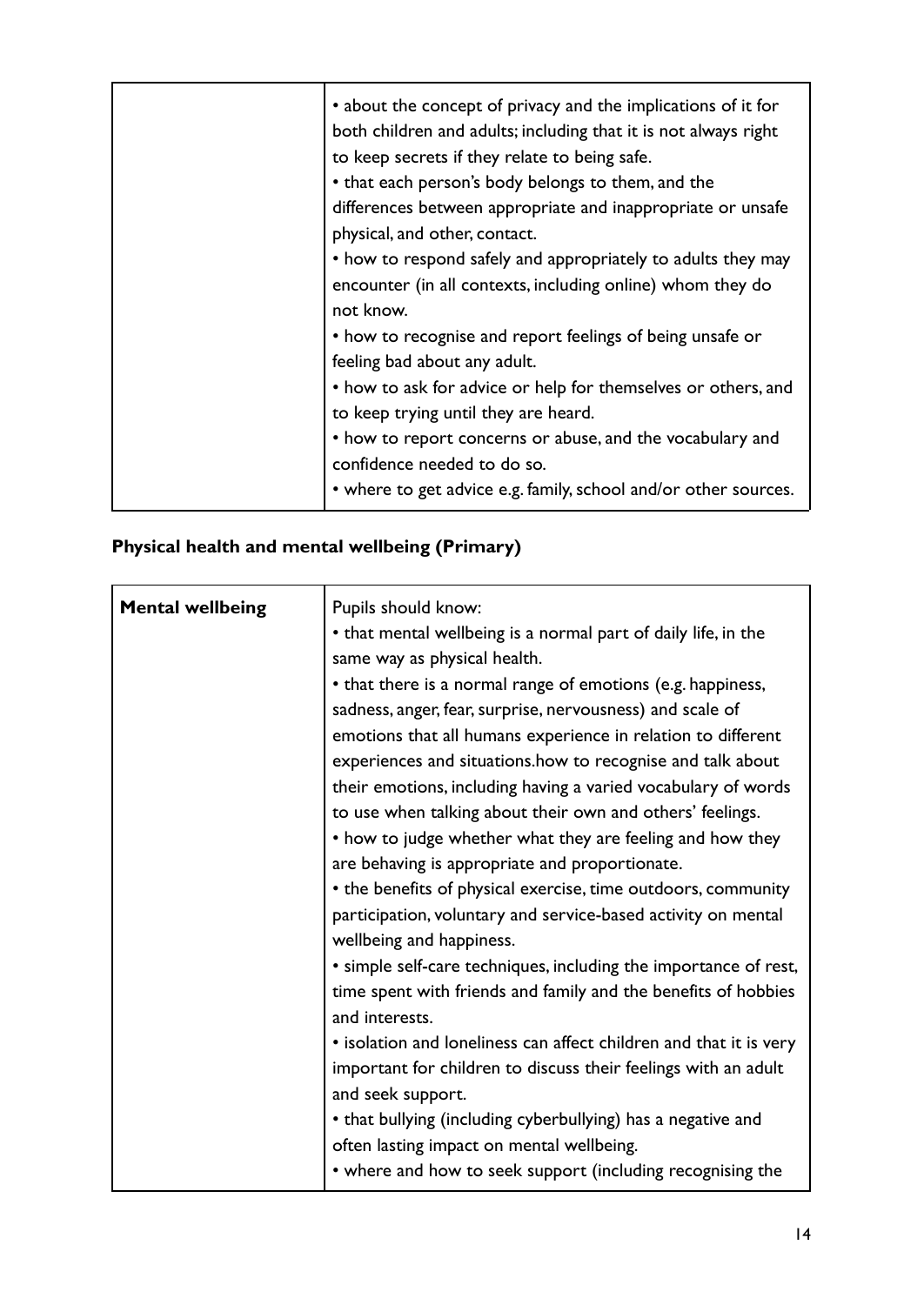|                                | triggers for seeking support), including whom in school they<br>should speak to if they are worried about their own or<br>someone else's mental wellbeing or ability to control their<br>emotions (including issues arising online).<br>• it is common for people to experience mental ill health. For<br>many people who do, the problems can be resolved if the<br>right support is made available, especially if accessed early<br>enough.                                                                                                                                                                                                                                                                                                                                                                                                                                                                                                                                                                                                                                                                        |
|--------------------------------|----------------------------------------------------------------------------------------------------------------------------------------------------------------------------------------------------------------------------------------------------------------------------------------------------------------------------------------------------------------------------------------------------------------------------------------------------------------------------------------------------------------------------------------------------------------------------------------------------------------------------------------------------------------------------------------------------------------------------------------------------------------------------------------------------------------------------------------------------------------------------------------------------------------------------------------------------------------------------------------------------------------------------------------------------------------------------------------------------------------------|
| Internet safety and<br>harms   | Pupils should know:<br>• that for most people the internet is an integral part of life<br>and has many benefits.<br>• about the benefits of rationing time spent online, the risks<br>of excessive time spent on electronic devices and the impact<br>of positive and negative content online on their own and<br>others' mental and physical wellbeing.<br>• how to consider the effect of their online actions on others<br>and know how to recognise and display respectful behaviour<br>online and the importance of keeping personal information<br>private.<br>• why social media, some computer games and online gaming,<br>for example, are age restricted.<br>• that the internet can also be a negative place where online<br>abuse, trolling, bullying and harassment can take place, which<br>can have a negative impact on mental health.<br>• how to be a discerning consumer of information online<br>including understanding that information, including that from<br>search engines, is ranked, selected and targeted.<br>• where and how to report concerns and get support with<br>issues online. |
| Physical health and<br>fitness | Pupils should know:<br>• the characteristics and mental and physical benefits of an<br>active lifestyle.<br>• the importance of building regular exercise into daily and<br>weekly routines and how to achieve this; for example walking<br>or cycling to school, a daily active mile or other forms of<br>regular, vigorous exercise.<br>• the risks associated with an inactive lifestyle (including<br>obesity).<br>• how and when to seek support including which adults to<br>speak to in school if they are worried about their health.                                                                                                                                                                                                                                                                                                                                                                                                                                                                                                                                                                        |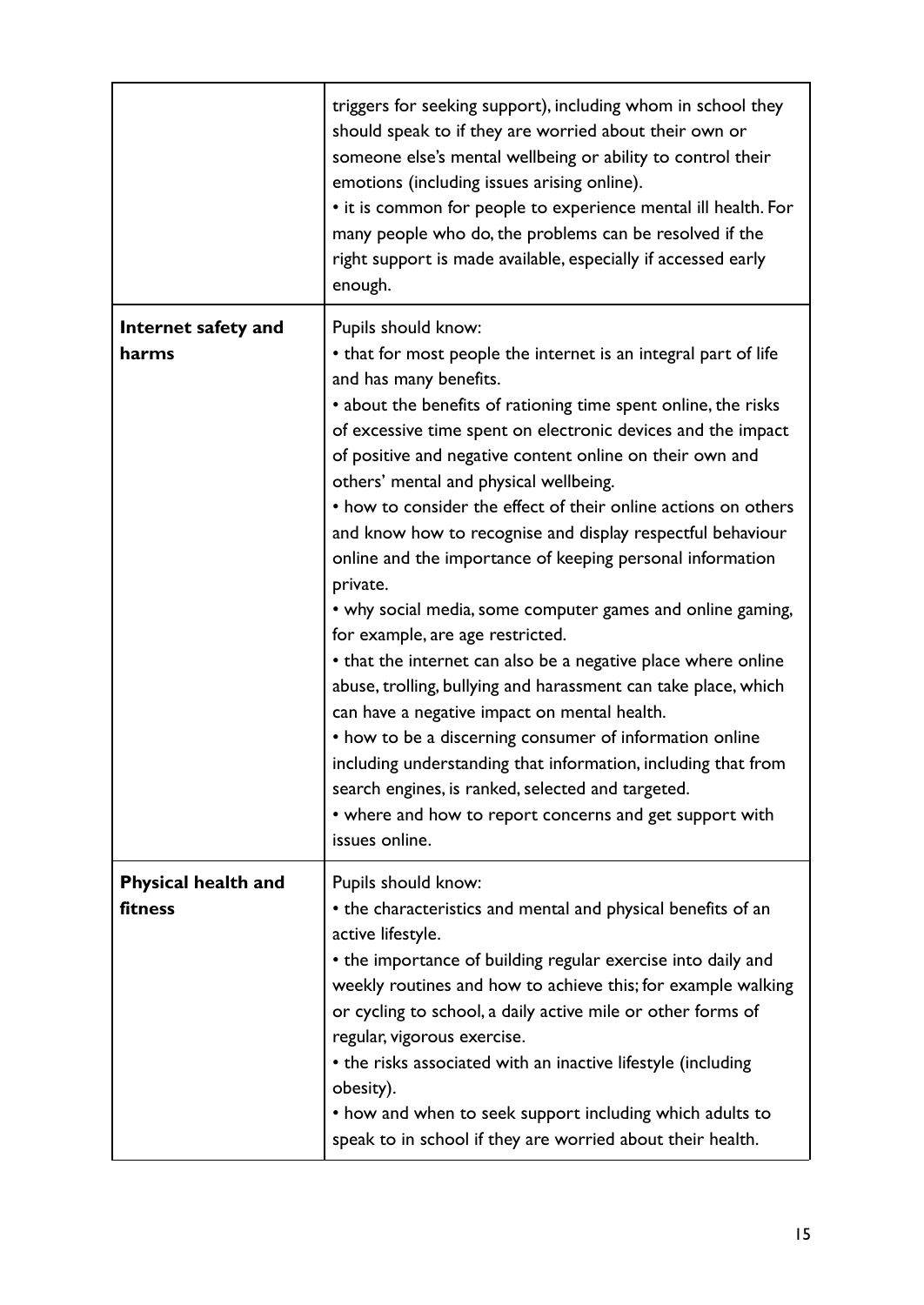| <b>Healthy eating</b>              | Pupils should know:<br>• what constitutes a healthy diet (including understanding<br>calories and other nutritional content).<br>• the principles of planning and preparing a range of healthy<br>meals.<br>• the characteristics of a poor diet and risks associated with<br>unhealthy eating (including, for example, obesity and tooth<br>decay) and other behaviours (e.g. the impact of alcohol on<br>diet or health).                                                                                                                                                                                                                                                                                                                                                     |
|------------------------------------|---------------------------------------------------------------------------------------------------------------------------------------------------------------------------------------------------------------------------------------------------------------------------------------------------------------------------------------------------------------------------------------------------------------------------------------------------------------------------------------------------------------------------------------------------------------------------------------------------------------------------------------------------------------------------------------------------------------------------------------------------------------------------------|
| Drugs, alcohol and<br>tobacco      | Pupils should know:<br>• the facts about legal and illegal harmful substances and<br>associated risks, including smoking, alcohol use and<br>drug-taking.                                                                                                                                                                                                                                                                                                                                                                                                                                                                                                                                                                                                                       |
| <b>Health and prevention</b>       | Pupils should know:<br>• how to recognise early signs of physical illness, such as<br>weight loss, or unexplained changes to the body.<br>• about safe and unsafe exposure to the sun, and how to<br>reduce the risk of sun damage, including skin cancer.<br>• the importance of sufficient good quality sleep for good<br>health and that a lack of sleep can affect weight, mood and<br>ability to learn.<br>• about dental health and the benefits of good oral hygiene<br>and dental flossing, including regular check-ups at the dentist.<br>• about personal hygiene and germs including bacteria,<br>viruses, how they are spread and treated, and the importance<br>of handwashing.<br>• the facts and science relating to allergies, immunisation and<br>vaccination. |
| <b>Basic first aid</b>             | Pupils should know:<br>• how to make a clear and efficient call to emergency services<br>if necessary.<br>• concepts of basic first-aid, for example dealing with<br>common injuries, including head injuries.                                                                                                                                                                                                                                                                                                                                                                                                                                                                                                                                                                  |
| <b>Changing adolescent</b><br>body | Pupils should know:<br>• key facts about puberty and the changing adolescent body,<br>particularly from age 9 through to age 11, including physical<br>and emotional changes.<br>• about menstrual wellbeing including the key facts about the<br>menstrual cycle.                                                                                                                                                                                                                                                                                                                                                                                                                                                                                                              |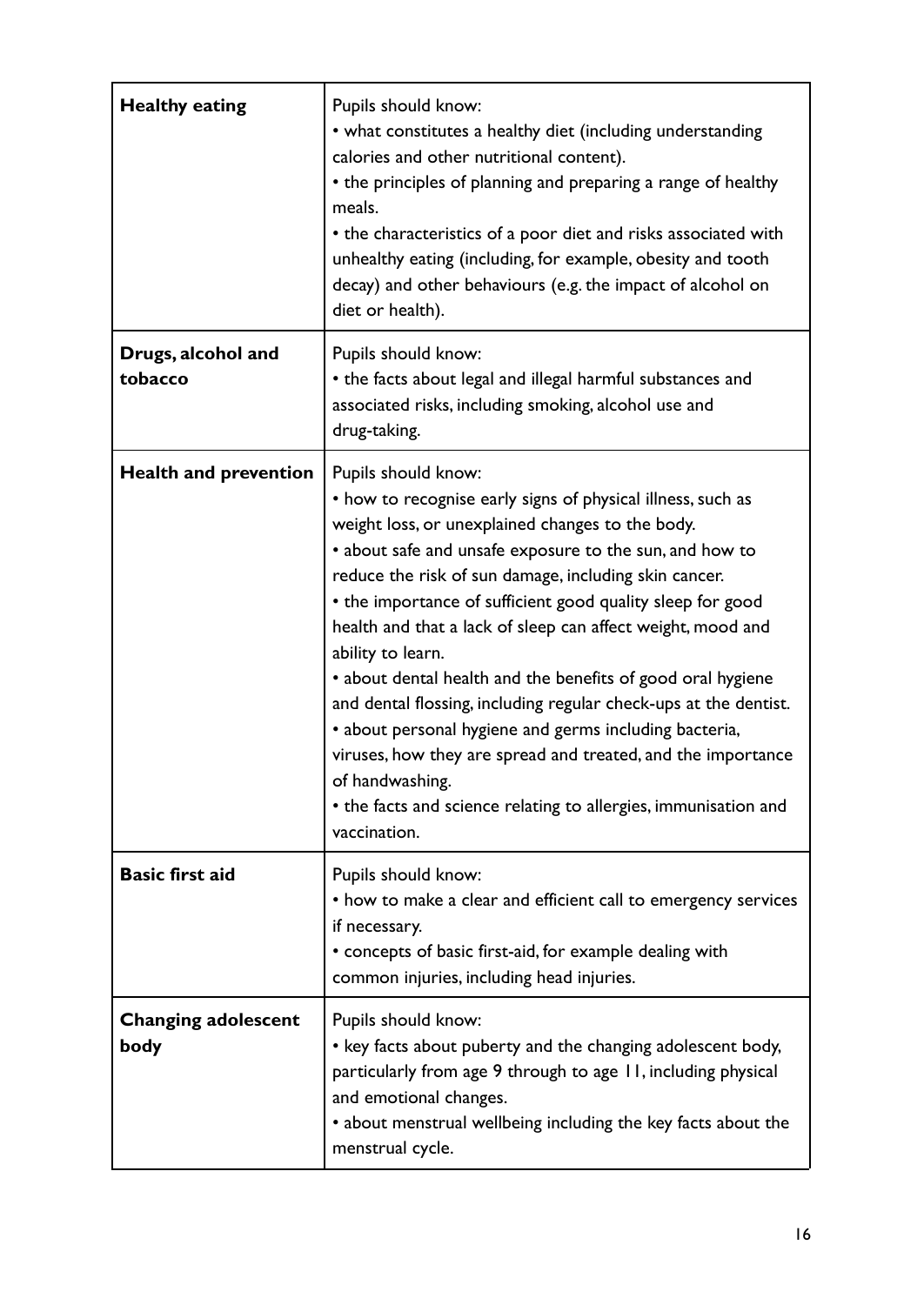# **Relationships and Sex Education Content (Secondary) <sup>3</sup> Appendix 2**

Academies within the Trust will continue to develop knowledge on topics specified for primary schools (Appendix 1) and in addition, cover the following content by the end of secondary:

| <b>Families</b>                                              | Pupils should know:<br>• that there are different types of committed, stable<br>relationships.<br>• how these relationships might contribute to human<br>happiness and their importance for bringing up children.<br>• what marriage and civil partnerships are, including their legal<br>status e.g. that marriage and civil partnerships carry legal<br>rights and protections not available to couples who are<br>cohabiting or who have married, for example, in an<br>unregistered religious ceremony.<br>• why marriage is an important relationship choice for many<br>couples and why it must be freely entered into.<br>• the characteristics and legal status of other types of<br>long-term relationships.<br>• the roles and responsibilities of parents with respect to the<br>raising of children.<br>• how to: determine whether peers, adults or sources of<br>information are trustworthy, judge when a family, friend,<br>intimate or other relationships is unsafe (and to recognise this<br>in others' relationships); and, how to seek help or advice,<br>including reporting concerns about others, if needed. |
|--------------------------------------------------------------|--------------------------------------------------------------------------------------------------------------------------------------------------------------------------------------------------------------------------------------------------------------------------------------------------------------------------------------------------------------------------------------------------------------------------------------------------------------------------------------------------------------------------------------------------------------------------------------------------------------------------------------------------------------------------------------------------------------------------------------------------------------------------------------------------------------------------------------------------------------------------------------------------------------------------------------------------------------------------------------------------------------------------------------------------------------------------------------------------------------------------------------|
| <b>Respectful</b><br>relationships,<br>including friendships | Pupils should know:<br>• the characteristics of positive and healthy friendships (both<br>on and offline) including: trust, respect, honesty, boundaries,<br>privacy, consent and the management of conflict,<br>reconciliation and ending relationships. This includes different                                                                                                                                                                                                                                                                                                                                                                                                                                                                                                                                                                                                                                                                                                                                                                                                                                                    |
|                                                              | (non-sexual) types of relationship.<br>• how stereotypes, in particular stereotypes based on sex,<br>gender, race, religion, sexual orientation or disability, can<br>cause damage (e.g. how they might normalise non-consensual<br>behaviour or encourage prejudice).<br>• that in school and in wider society they can expect to be<br>treated with respect by others, and that in turn they should                                                                                                                                                                                                                                                                                                                                                                                                                                                                                                                                                                                                                                                                                                                                |

<sup>&</sup>lt;sup>3</sup> [Relationships](https://assets.publishing.service.gov.uk/government/uploads/system/uploads/attachment_data/file/908013/Relationships_Education__Relationships_and_Sex_Education__RSE__and_Health_Education.pdf) Education, Relationships and Sex Education (RSE) and Health Education. Statutory guidance for governing bodies, proprietors, head teachers, principals, senior leadership teams, teachers, Department for [Education,](https://assets.publishing.service.gov.uk/government/uploads/system/uploads/attachment_data/file/908013/Relationships_Education__Relationships_and_Sex_Education__RSE__and_Health_Education.pdf) June 2019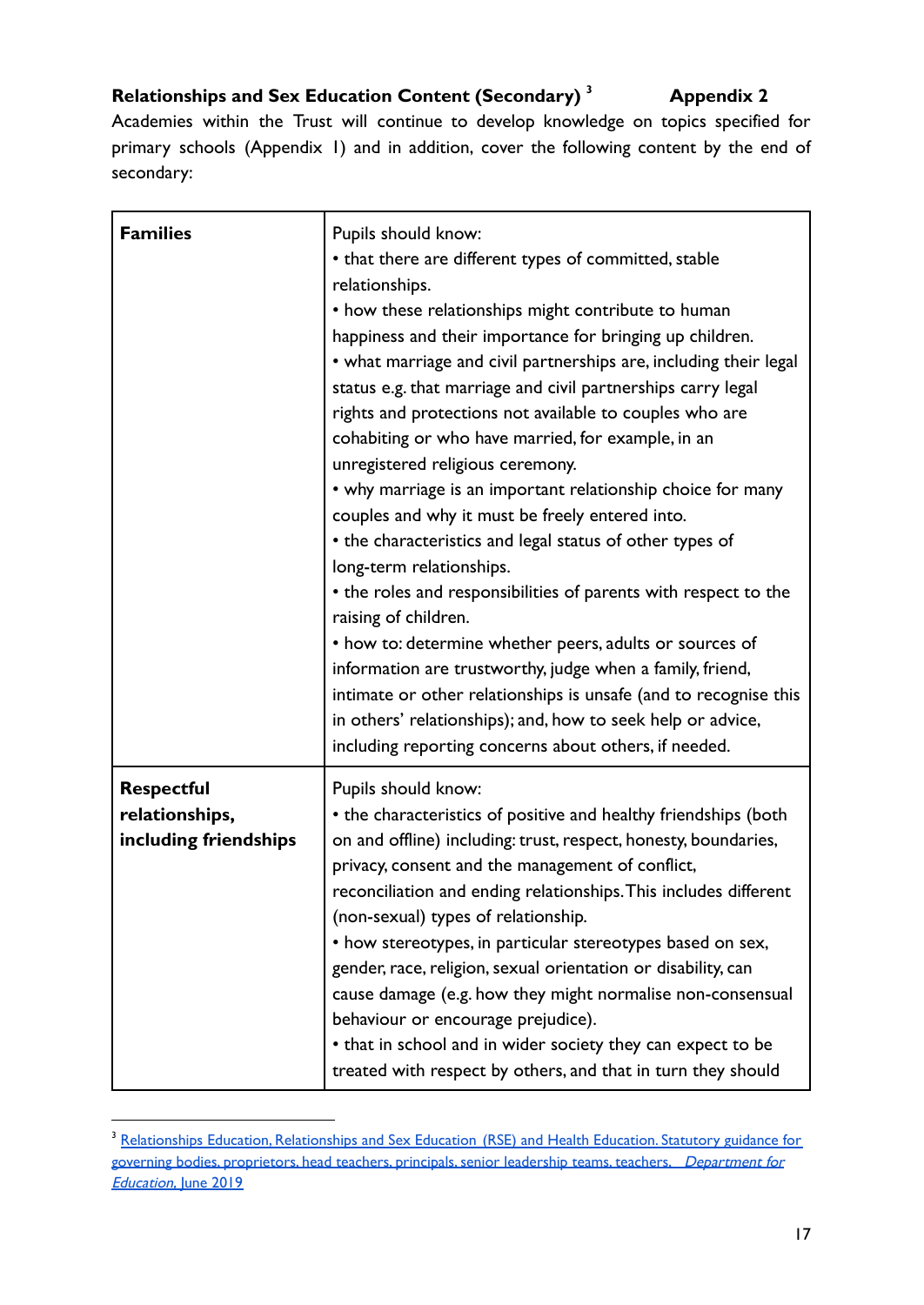|                         | show due tolerance and respect to others and others' beliefs,<br>including people in positions of authority.<br>• about different types of bullying (including cyberbullying),<br>the impact of bullying, responsibilities of bystanders to report<br>bullying and how and where to get help.<br>• that some types of behaviour within relationships are<br>criminal, including violent behaviour and coercive control.<br>• what constitutes sexual harassment and sexual violence and<br>why these are always unacceptable.<br>• the legal rights and responsibilities regarding equality<br>(particularly with reference to the protected characteristics<br>as defined in the Equality Act 2010) and that everyone is<br>unique and equal.                                                                                                                                                                                                                                                                                                                                                                                    |
|-------------------------|-----------------------------------------------------------------------------------------------------------------------------------------------------------------------------------------------------------------------------------------------------------------------------------------------------------------------------------------------------------------------------------------------------------------------------------------------------------------------------------------------------------------------------------------------------------------------------------------------------------------------------------------------------------------------------------------------------------------------------------------------------------------------------------------------------------------------------------------------------------------------------------------------------------------------------------------------------------------------------------------------------------------------------------------------------------------------------------------------------------------------------------|
| <b>Online and Media</b> | Pupils should know:<br>• their rights, responsibilities and opportunities online,<br>including that the same expectations of behaviour apply online<br>and offline.<br>• about online risks, including that any material someone<br>provides to another has the potential to be shared online and<br>the difficulty of removing potentially compromising material<br>placed online.<br>• not to provide material to others that they would not want<br>shared further and not to share personal material which is<br>sent to them.<br>• what to do and where to get support to report material or<br>manage issues online.<br>• the impact of viewing harmful content. • that specifically<br>sexually explicit material often presents a distorted picture of<br>sexual behaviours, can damage the way people see themselves<br>in relation to others and negatively affect how they behave<br>towards sexual partners.<br>• that sharing and viewing indecent images of children<br>(including those created by children) is against the law.<br>• how information and data is generated, collected, shared<br>and used online. |
| <b>Being safe</b>       | Pupils should know:<br>• the concepts of, and laws relating to, sexual consent, sexual<br>exploitation, abuse, grooming, coercion, harassment and<br>domestic abuse and how these can affect current and future<br>relationships.<br>• how people can actively communicate and recognise                                                                                                                                                                                                                                                                                                                                                                                                                                                                                                                                                                                                                                                                                                                                                                                                                                          |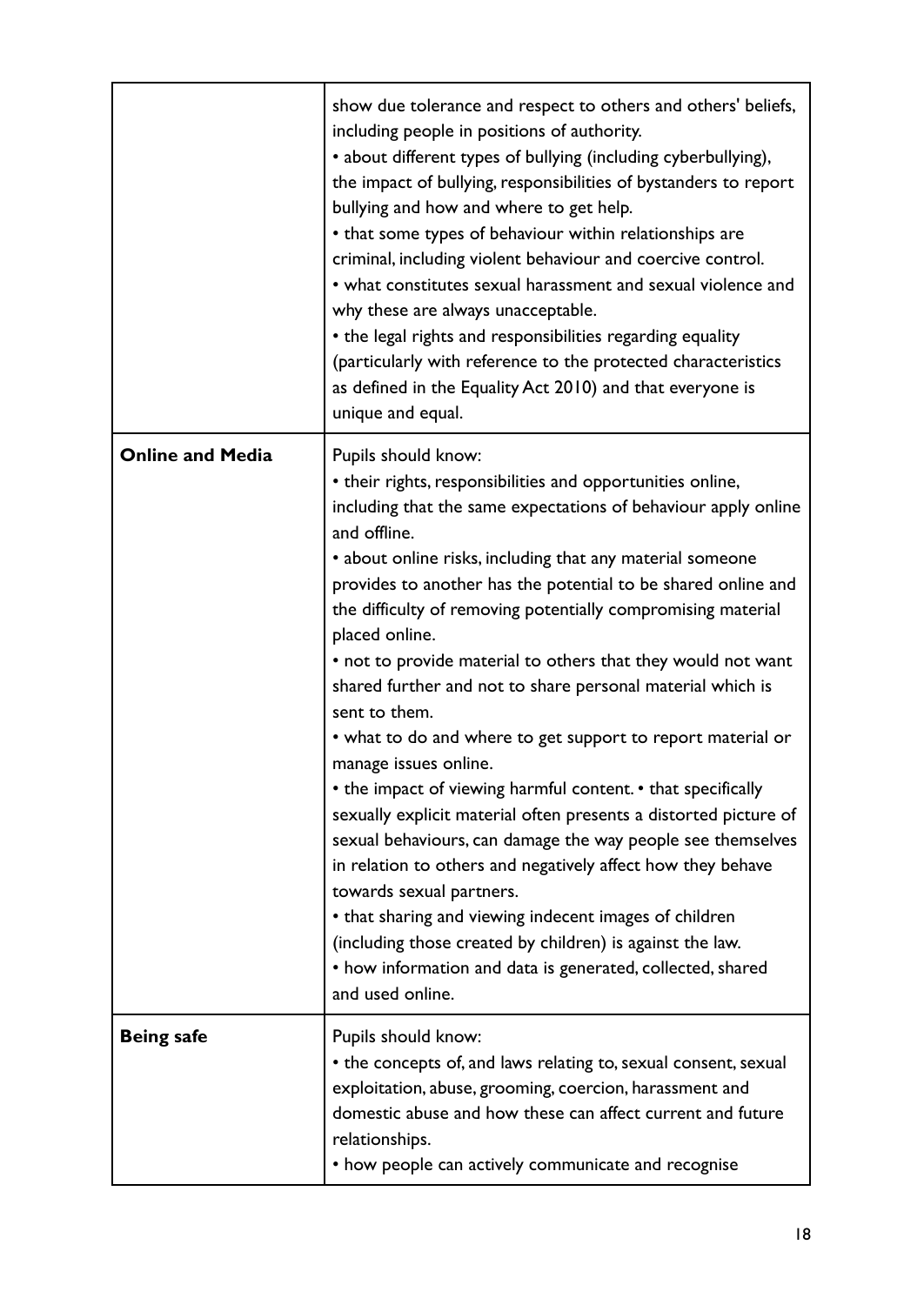|                                                                     | consent from others, including sexual consent, and how and<br>when consent can be withdrawn (on and offline).                                                                                                                                                                                                                                                                                                                                                                                                                                                                                                                                                                                                                                                                                                                                                                                                                                                                                                                                                                                                                                                                                                                                                                                                                                                                                                                                                                                                                                                                                                                                         |
|---------------------------------------------------------------------|-------------------------------------------------------------------------------------------------------------------------------------------------------------------------------------------------------------------------------------------------------------------------------------------------------------------------------------------------------------------------------------------------------------------------------------------------------------------------------------------------------------------------------------------------------------------------------------------------------------------------------------------------------------------------------------------------------------------------------------------------------------------------------------------------------------------------------------------------------------------------------------------------------------------------------------------------------------------------------------------------------------------------------------------------------------------------------------------------------------------------------------------------------------------------------------------------------------------------------------------------------------------------------------------------------------------------------------------------------------------------------------------------------------------------------------------------------------------------------------------------------------------------------------------------------------------------------------------------------------------------------------------------------|
| Intimate and sexual<br>relationships,<br>including sexual<br>health | Pupils should know:<br>• how to recognise the characteristics and positive aspects of<br>healthy one-to-one intimate relationships, which include<br>mutual respect, consent, loyalty, trust, shared interests and<br>outlook, sex and friendship.<br>• that all aspects of health can be affected by choices they<br>make in sex and relationships, positively or negatively, e.g.<br>physical, emotional, mental, sexual and reproductive health<br>and wellbeing.<br>• the facts about reproductive health, including fertility, and<br>the potential impact of lifestyle on fertility for men and<br>women and menopause.<br>• that there are a range of strategies for identifying and<br>managing sexual pressure, including understanding peer<br>pressure, resisting pressure and not pressurising others.<br>• that they have a choice to delay sex or to enjoy intimacy<br>without sex.<br>• the facts about the full range of contraceptive choices,<br>efficacy and options available.<br>• the facts around pregnancy including miscarriage.<br>• that there are choices in relation to pregnancy (with<br>medically and legally accurate, impartial information on all<br>options, including keeping the baby, adoption, abortion and<br>where to get further help).<br>• how the different sexually transmitted infections (STIs),<br>including HIV/AIDs, are transmitted, how risk can be reduced<br>through safer sex (including through condom use) and the<br>importance of and facts about testing.<br>• about the prevalence of some STIs, the impact they can have<br>on those who contract them and key facts about treatment. |
|                                                                     | • how the use of alcohol and drugs can lead to risky sexual<br>behaviour.<br>• how to get further advice, including how and where to<br>access confidential sexual and reproductive health advice and<br>treatment.                                                                                                                                                                                                                                                                                                                                                                                                                                                                                                                                                                                                                                                                                                                                                                                                                                                                                                                                                                                                                                                                                                                                                                                                                                                                                                                                                                                                                                   |
| <b>The Law</b>                                                      | Pupils should be made aware of the relevant legal provisions<br>when relevant topics are being taught, including for example:<br>•marriage<br>• consent, including the age of consent                                                                                                                                                                                                                                                                                                                                                                                                                                                                                                                                                                                                                                                                                                                                                                                                                                                                                                                                                                                                                                                                                                                                                                                                                                                                                                                                                                                                                                                                 |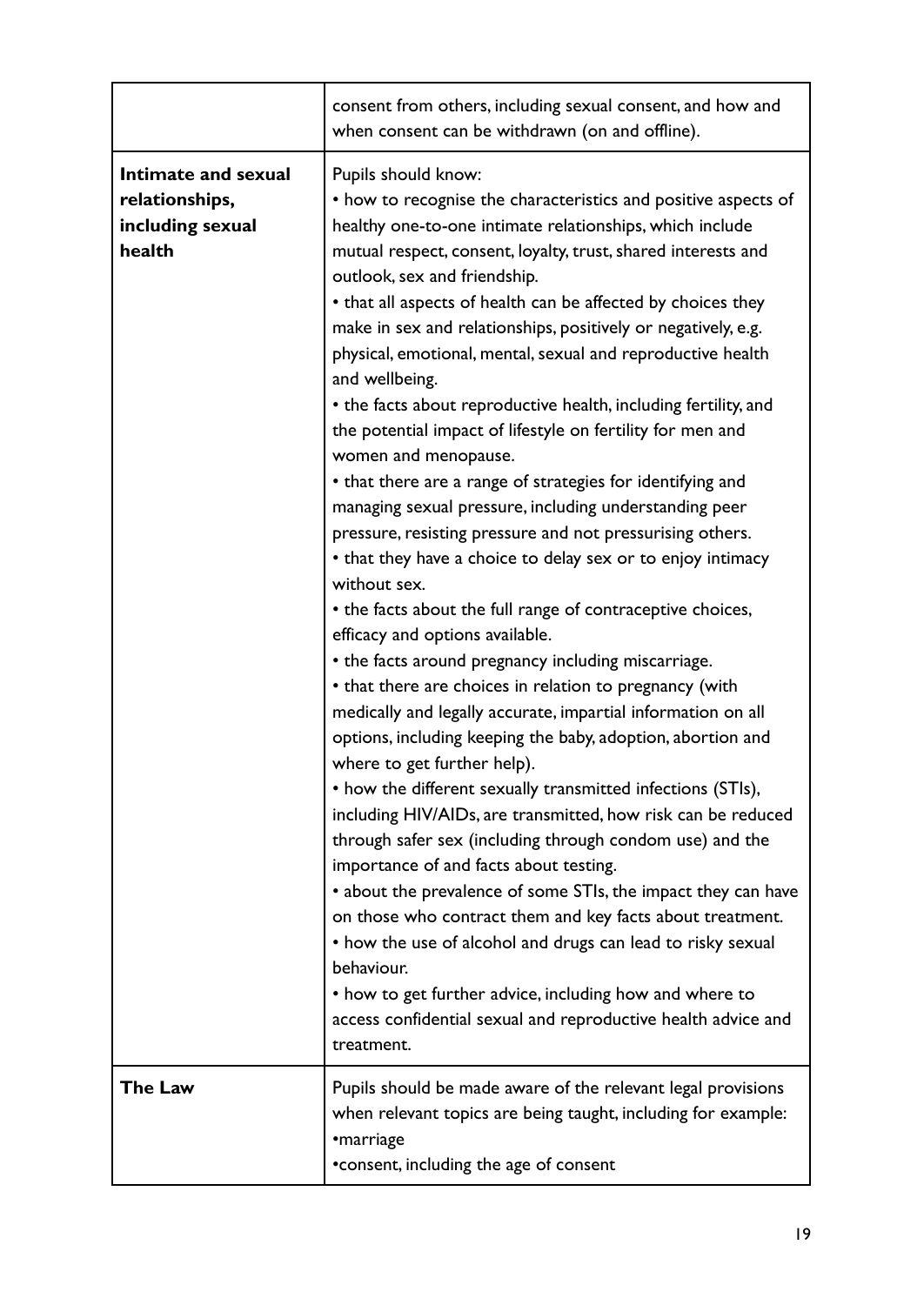| •violence against women and girls<br>• online behaviours including image and information sharing<br>(including 'sexting', youth-produced sexual imagery, nudes,<br>$etc.$ )<br>•pornography<br>•abortion<br>•sexuality<br>•gender identity<br>•substance misuse<br>•violence and exploitation by gangs<br>• extremism/radicalisation<br>•criminal exploitation (for example, through gang involvement<br>or 'county lines' drugs operations) |
|----------------------------------------------------------------------------------------------------------------------------------------------------------------------------------------------------------------------------------------------------------------------------------------------------------------------------------------------------------------------------------------------------------------------------------------------|
| •hate crime<br>•female genital mutilation (FGM)                                                                                                                                                                                                                                                                                                                                                                                              |

# **Physical health and mental wellbeing Content (Secondary)**

| <b>Mental wellbeing</b>      | Pupils should know:<br>• how to talk about their emotions accurately and sensitively,<br>using appropriate vocabulary.<br>• that happiness is linked to being connected to others.<br>• how to recognise the early signs of mental wellbeing<br>concerns.<br>• common types of mental ill health (e.g. anxiety and<br>depression).<br>• how to critically evaluate when something they do or are<br>involved in has a positive or negative effect on their own or<br>others' mental health.<br>• the benefits and importance of physical exercise, time<br>outdoors, community participation and voluntary and service<br>-based activities on mental wellbeing and happiness. |
|------------------------------|--------------------------------------------------------------------------------------------------------------------------------------------------------------------------------------------------------------------------------------------------------------------------------------------------------------------------------------------------------------------------------------------------------------------------------------------------------------------------------------------------------------------------------------------------------------------------------------------------------------------------------------------------------------------------------|
| Internet safety and<br>harms | Pupils should know:<br>• the similarities and differences between the online world<br>and the physical world, including: the impact of unhealthy or<br>obsessive comparison with others online (including through<br>setting unrealistic expectations for body image), how people<br>may curate a specific image of their life online, over-reliance<br>on online relationships including social media, the risks<br>related to online gambling including the accumulation of debt,<br>how advertising and information is targeted at them and how                                                                                                                             |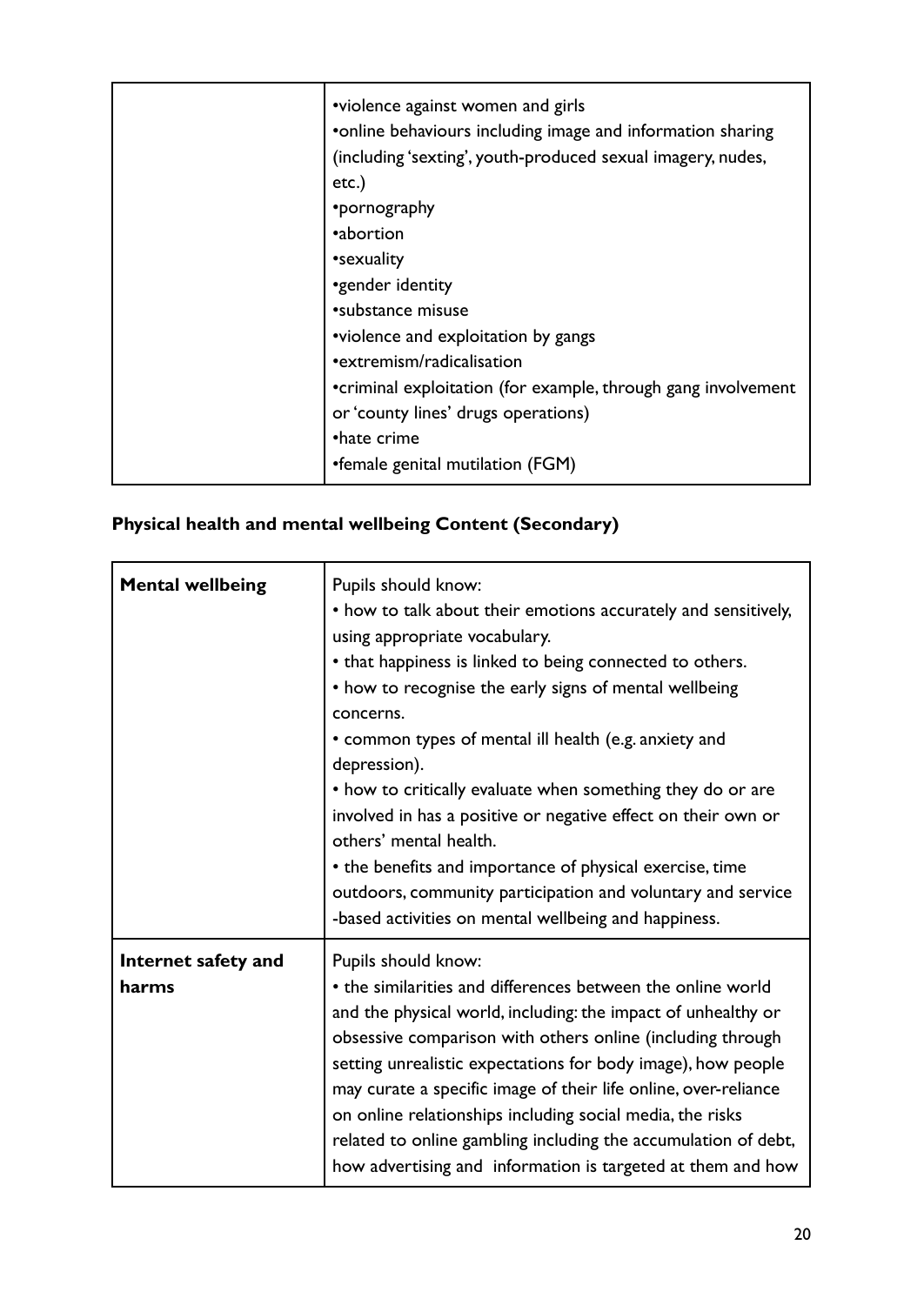|                                | to be a discerning consumer of information online.<br>• how to identify harmful behaviours online (including bullying,<br>abuse or harassment) and how to report, or find support, if<br>they have been affected by those behaviours.                                                                                                                                                                                                                                                                                                                                                                                                                                                                                                                                                                                            |
|--------------------------------|----------------------------------------------------------------------------------------------------------------------------------------------------------------------------------------------------------------------------------------------------------------------------------------------------------------------------------------------------------------------------------------------------------------------------------------------------------------------------------------------------------------------------------------------------------------------------------------------------------------------------------------------------------------------------------------------------------------------------------------------------------------------------------------------------------------------------------|
| Physical health and<br>fitness | Pupils should know:<br>• the positive associations between physical activity and<br>promotion of mental wellbeing, including as an approach to<br>combat stress.<br>• the characteristics and evidence of what constitutes a<br>healthy lifestyle, maintaining a healthy weight, including the<br>links between an inactive lifestyle and ill health, including<br>cancer and cardiovascular ill-health.<br>• about the science relating to blood, organ and stem cell<br>donation                                                                                                                                                                                                                                                                                                                                               |
| <b>Healthy eating</b>          | Pupils should know:<br>• how to maintain healthy eating and the links between a poor<br>diet and health risks, including tooth decay and cancer.                                                                                                                                                                                                                                                                                                                                                                                                                                                                                                                                                                                                                                                                                 |
| Drugs, alcohol and<br>tobacco  | Pupils should know:<br>• the facts about legal and illegal drugs and their associated<br>risks, including the link between drug use, and the associated<br>risks, including the link to serious mental health conditions.<br>• the law relating to the supply and possession of illegal<br>substances.<br>• the physical and psychological risks associated with alcohol<br>consumption and what constitutes low risk alcohol<br>consumption in adulthood.<br>• the physical and psychological consequences of addiction,<br>including alcohol dependency.<br>• awareness of the dangers of drugs which are prescribed but<br>still present serious health risks.<br>• the facts about the harms from smoking tobacco<br>(particularly the link to lung cancer), the benefits of quitting<br>and how to access support to do so. |
| <b>Health and prevention</b>   | Pupils should know:<br>· about personal hygiene, germs including bacteria, viruses,<br>how they are spread, treatment and prevention of infection,<br>and about antibiotics.<br>• about dental health and the benefits of good oral hygiene<br>and dental flossing, including healthy eating and regular                                                                                                                                                                                                                                                                                                                                                                                                                                                                                                                         |